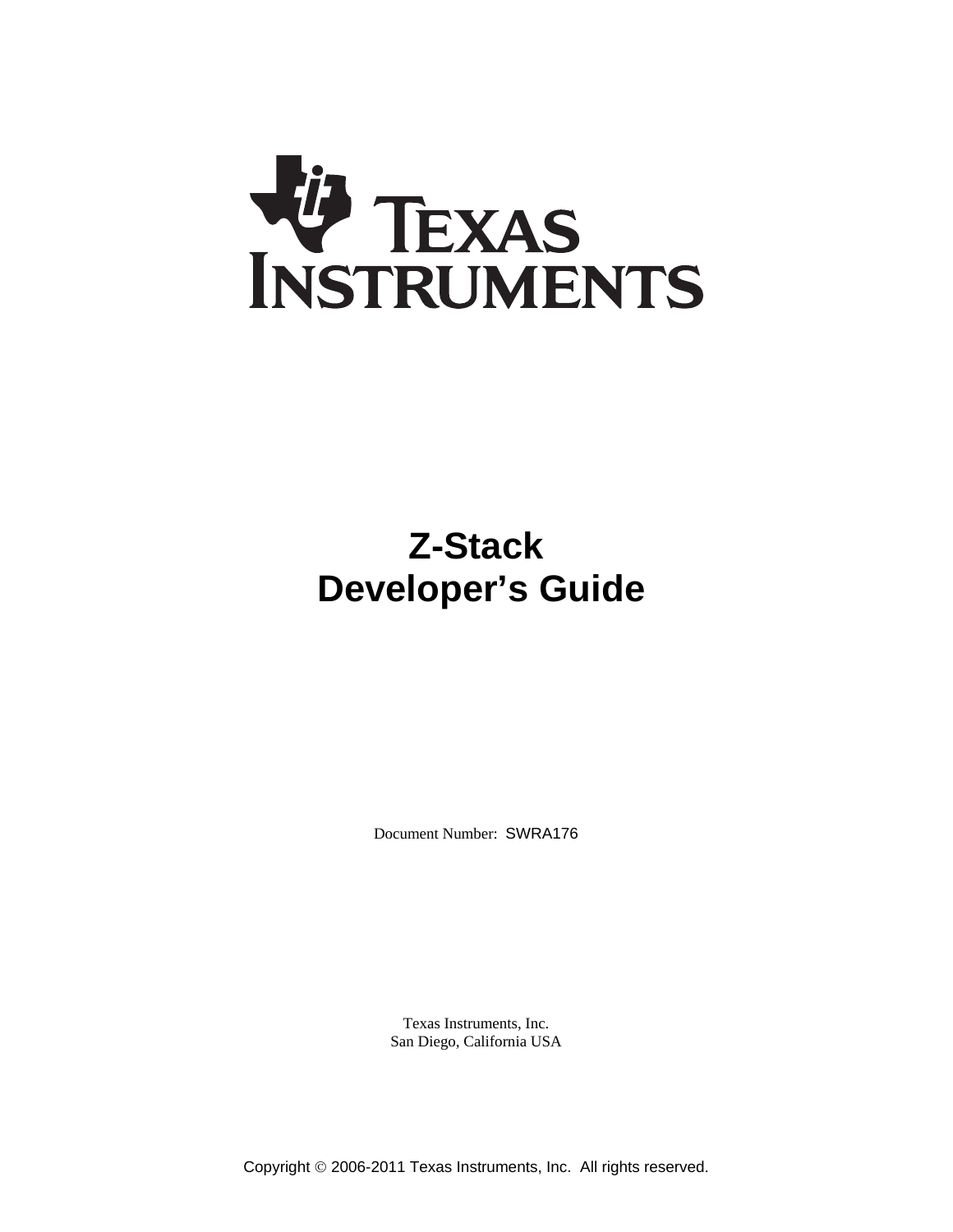| <b>Revision</b>                                    | <b>Description</b>                                                                   |            |  |
|----------------------------------------------------|--------------------------------------------------------------------------------------|------------|--|
| 1.0                                                | Initial release                                                                      | 12/13/2006 |  |
| 1.1                                                | Added section on ZDO Message Request                                                 | 09/29/2007 |  |
| 1.2                                                | Updates for ZigBee 2007 and ZigBee PRO features                                      | 02/24/2008 |  |
| 1.3                                                | Updated location of zgPreConfigKeys                                                  | 01/06/2009 |  |
| 1.4                                                | Updated for 2.2.0 Release                                                            | 03/30/2009 |  |
| 1.5                                                | Replaced references to ZDNwkManager with ZDNwkMgr                                    | 04/14/2009 |  |
| 1.6                                                | Updated section 4.1.1.1<br>08/03/2009                                                |            |  |
| 1.7                                                | Updated section 10.5 for multiple preconfigured trust center link keys<br>01/15/2010 |            |  |
|                                                    | Updated section 4                                                                    |            |  |
|                                                    | Updated section 9.6.3. NV range for application use                                  |            |  |
| Fixed misspelling of zgPreConfigKeys variable      |                                                                                      |            |  |
| Added section 10.6 on Security key data management |                                                                                      |            |  |
| 1.8                                                | Added section 13 on ZMAC LQI Adjustment                                              | 08/11/2010 |  |
| 1.9                                                | Added Extended PAN IDs section                                                       | 11/20/2010 |  |
| 1.10                                               | Editorial changes to sections 2.1 and 2.1.1                                          | 03/23/2011 |  |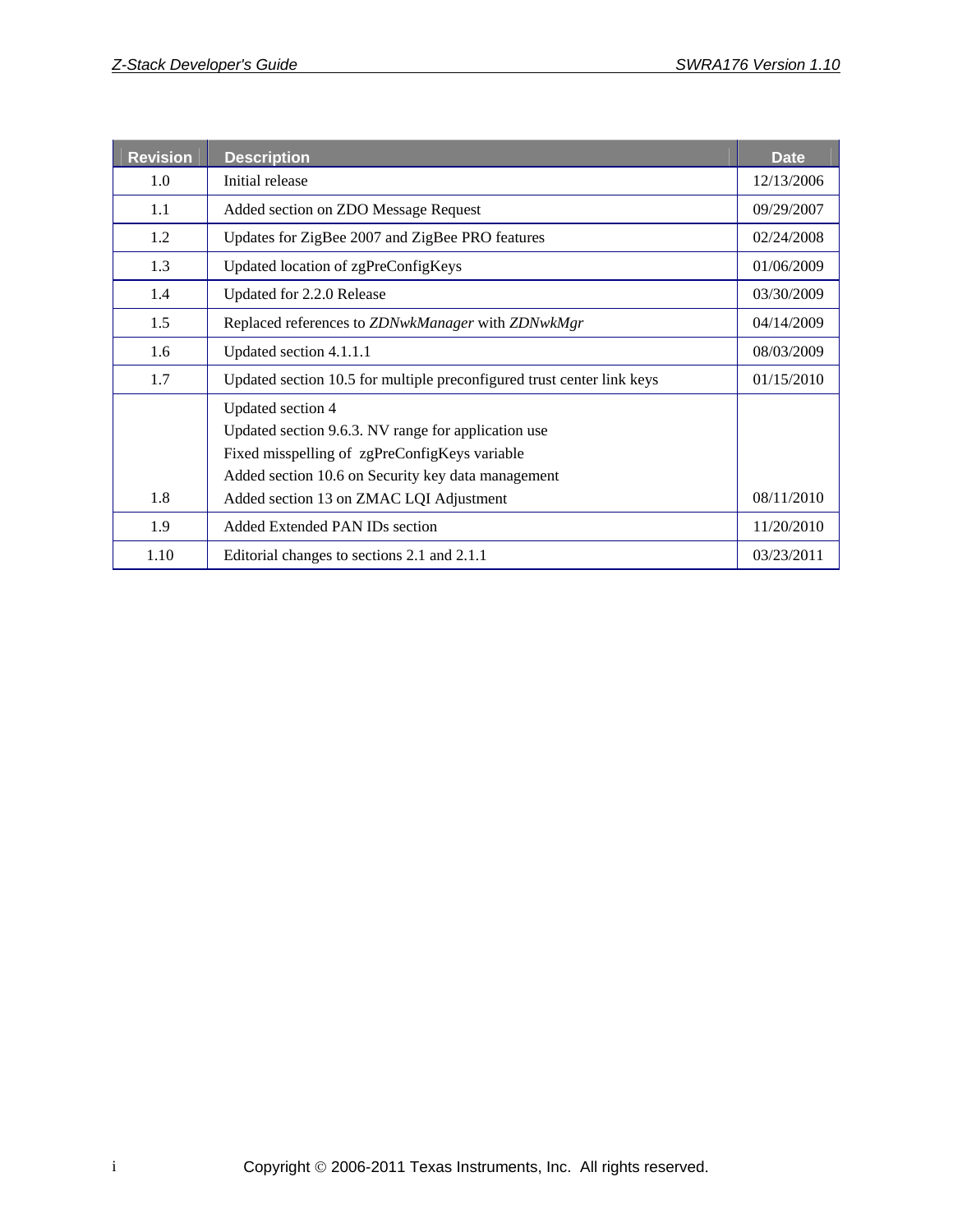# TABLE OF CONTENTS

| 1.               |               |         |    |
|------------------|---------------|---------|----|
|                  | 1.1           |         |    |
|                  | 1.2           |         |    |
|                  | 1.3           |         |    |
|                  | 1.4           |         |    |
| $\overline{2}$ . |               |         |    |
|                  |               |         |    |
|                  | 2.1           |         |    |
|                  | 2.1.1         |         |    |
|                  | 2.1.2         |         |    |
|                  | 2.1.3         |         |    |
| 3.               | $2.2^{\circ}$ |         |    |
|                  |               |         |    |
|                  | 3.1           |         |    |
|                  | 3.2           |         |    |
|                  | 3.2.1         |         |    |
|                  | 3.2.2         |         |    |
|                  | 3.3           |         |    |
|                  | 3.3.1         |         |    |
|                  | 3.3.2         |         |    |
|                  | 3.3.3         |         |    |
|                  | 3.3.4         |         |    |
|                  | 3.4           |         |    |
| 4.               |               |         |    |
|                  | 4.1           |         |    |
|                  | 4.1.1         |         |    |
|                  |               |         |    |
|                  |               | 4.1.1.2 |    |
|                  | 4.1.2         |         |    |
|                  | 4.2           |         |    |
| 5.               |               |         |    |
|                  | 5.1           |         |    |
|                  | 5.2           |         |    |
|                  | 5.2.1         |         |    |
|                  | 5.2.2         |         |    |
|                  | 5.2.3         |         |    |
|                  | 5.3           |         |    |
|                  | 5.3.1         |         |    |
|                  | 5.3.2         |         |    |
|                  | 5.4           |         |    |
|                  | 5.4.1         |         |    |
|                  | 5.4.2         |         | 11 |
|                  | 5.4.3         |         |    |
|                  | 5.4.4         |         |    |
|                  | 5.5           |         |    |
| 6.               |               |         |    |
| 7.               |               |         |    |
|                  |               |         |    |
| 8.               |               |         |    |
| 9.               |               |         |    |
|                  | 9.1           |         |    |
|                  | 9.2           |         |    |
|                  | 9.3           |         |    |
|                  | 9.4           |         |    |
|                  | 9.5           |         |    |
|                  | 9.6           |         |    |
|                  | 9.6.1         |         |    |
|                  |               |         |    |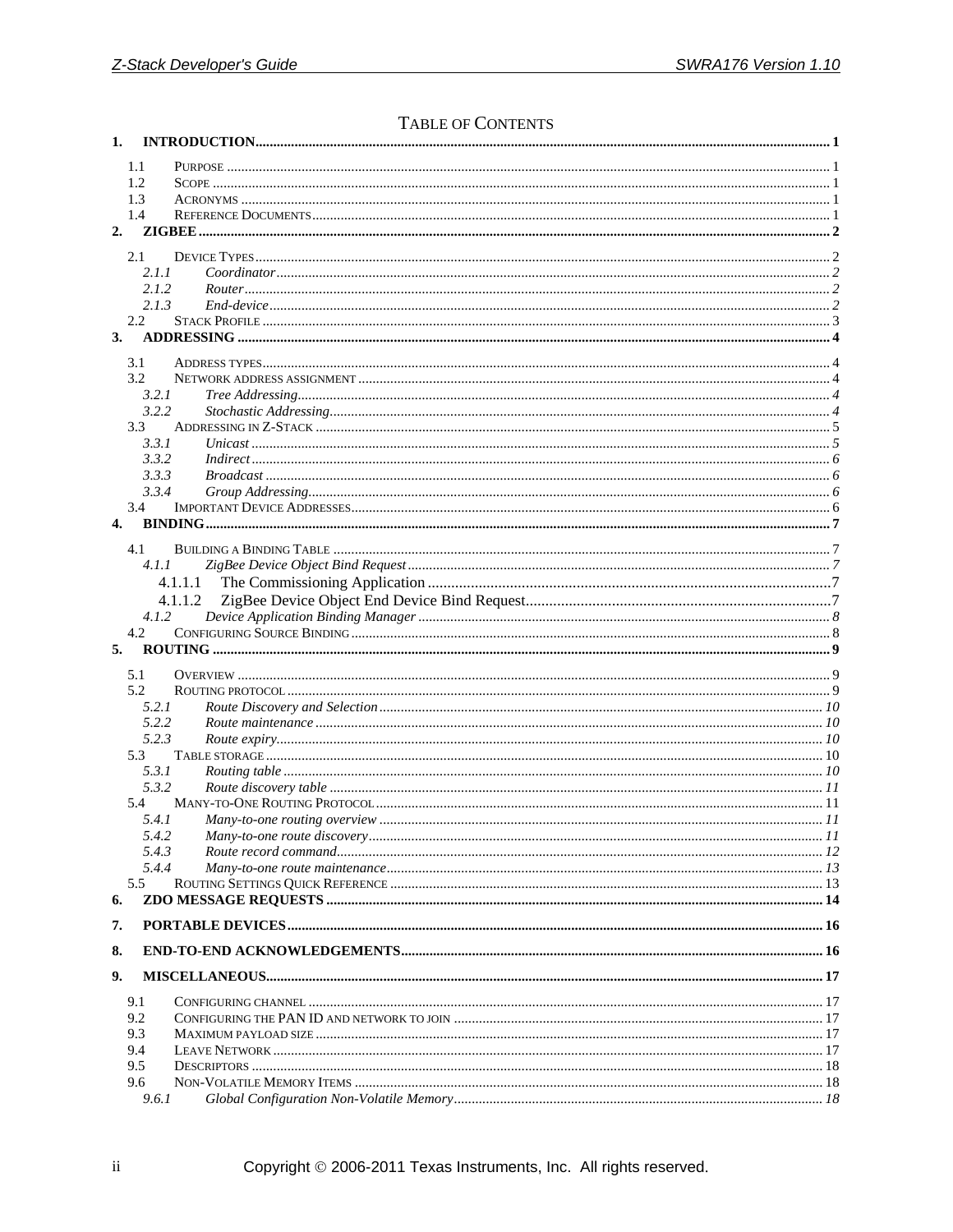|       | 9.6.2  |  |
|-------|--------|--|
|       | 9.6.3  |  |
| 9.7   |        |  |
| 9.8   |        |  |
| 9.9   |        |  |
|       | 9.9.1  |  |
| 9.10  |        |  |
| 10.   |        |  |
| 10.1  |        |  |
| 10.2  |        |  |
| 10.3  |        |  |
| 10.4  |        |  |
| 10.5  |        |  |
| 10.6  |        |  |
| 10.7  |        |  |
| 11.   |        |  |
| 11.1  |        |  |
| 11.2. |        |  |
|       | 11.2.1 |  |
|       | 11.2.2 |  |
|       | 11.2.3 |  |
| 11.3  |        |  |
|       | 11.3.1 |  |
|       | 11.3.2 |  |
| 12.   |        |  |
| 12.1  |        |  |
| 12.2. |        |  |
|       | 12.2.1 |  |
| 13.   |        |  |
| 13.1  |        |  |
| 13.2  |        |  |
| 13.3  |        |  |
|       |        |  |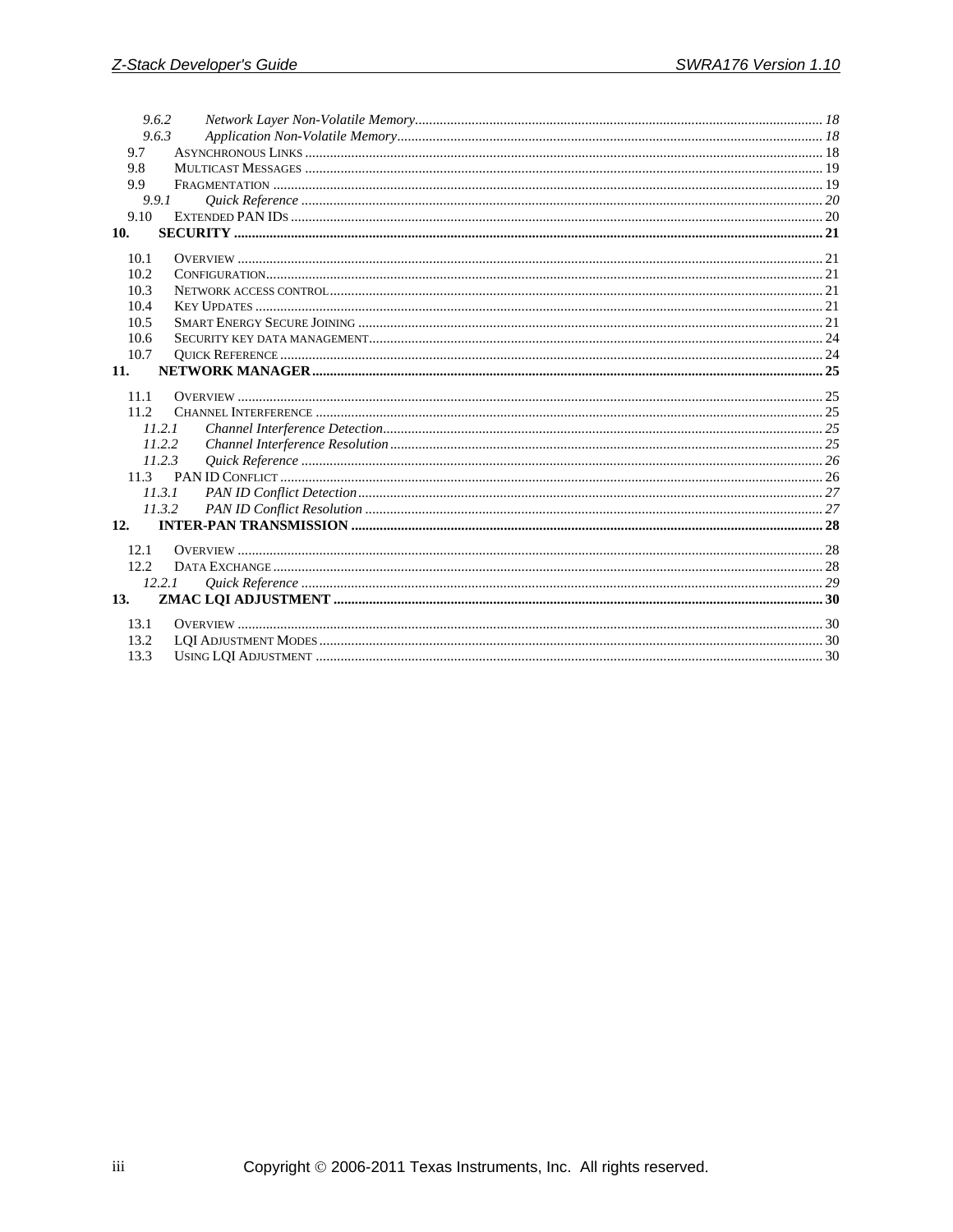# **1. Introduction**

### <span id="page-4-1"></span><span id="page-4-0"></span>**1.1 Purpose**

This document explains some of the components of the Texas Instruments ZigBee stack and their functioning. It explains the configurable parameters in the ZigBee stack and how they may be changed by the application developer to suit the application requirements.

### <span id="page-4-2"></span>**1.2 Scope**

This document describes concepts and settings for the Texas Instruments Z-Stack™ Release. This is a ZigBee-2007 compliant stack for the ZigBee and ZigBee PRO stack profiles.

### <span id="page-4-3"></span>**1.3 Acronyms**

| AF           | <b>Application Framework</b>                    |
|--------------|-------------------------------------------------|
| <b>AES</b>   | <b>Advanced Encryption Standard</b>             |
| AIB          | <b>APS</b> Information Base                     |
| API          | <b>Application Programming Interface</b>        |
| APS          | <b>Application Support Sub-Layer</b>            |
| <b>APSDE</b> | <b>APS</b> Date Entity                          |
| <b>APSME</b> | <b>APS Management Entity</b>                    |
| <b>ASDU</b>  | APS Service Datagram Unit                       |
| $CCM*$       | Enhanced counter with CBC-MAC mode of operation |
| <b>EPID</b>  | Extended PAN ID                                 |
| <b>MSG</b>   | Message                                         |
| <b>NHLE</b>  | Next Higher Layer Entity                        |
| <b>NIB</b>   | <b>Network Information Base</b>                 |
| <b>NWK</b>   | <b>Network</b>                                  |
| <b>PAN</b>   | Personal Area Network                           |
| SЕ           | <b>Smart Energy</b>                             |
| <b>ZDO</b>   | ZigBee Device Object                            |
|              |                                                 |

#### <span id="page-4-4"></span>**1.4 Reference Documents**

- [1] ZigBee Specification, R17, ZigBee Alliance document number 053474r17ZB.
- [2] Z-Stack API (SWRA195)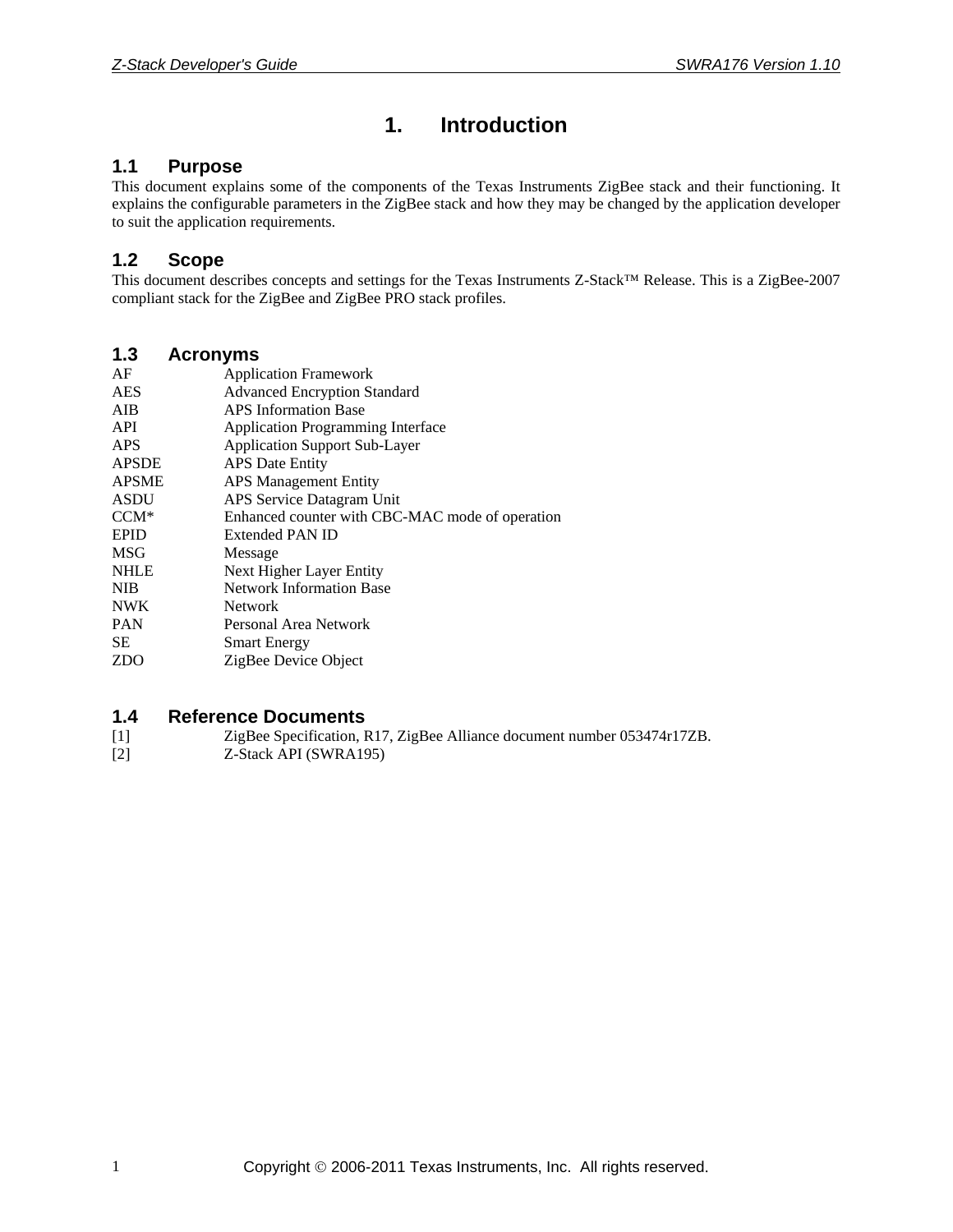# **2. ZigBee**

<span id="page-5-0"></span>A ZigBee network is a multi-hop network with battery-powered devices. This means that two devices that wish to exchange data in a ZigBee network may have to depend on other intermediate devices to be able to successfully do so. Because of this cooperative nature of the network, proper functioning requires that each device (i) perform specific networking functions and (ii) configure certain parameters to specific values. The set of networking functions that a device performs determines the role of the device in the network and is called a *device type*. The set of parameters that need to be configured to specific values, along with those values, is called a *stack profile*.

# <span id="page-5-1"></span>**2.1 Device Types**

There are three logical device types in a ZigBee network – (i) Coordinator (ii) Router and (iii) End-device. A ZigBee network consists of a Coordinator node and multiple Router and End-device nodes. Note that the device type does not in any way restrict the type of application that may run on the particular device.



An example network is shown in the diagram above, with the ZigBee Coordinator (black), the Routers (red), and the End Devices (white).

### <span id="page-5-2"></span>**2.1.1 Coordinator**

This is the device that "starts" a ZigBee network. It is the first device on the network. The coordinator node scans the RF environment for existing networks, chooses a channel and a network identifier (also called PAN ID) and then starts the network.

The coordinator node can also be used, optionally, to assist in setting up security and application-level bindings in the network.

Note that the role of the Coordinator is mainly related to starting up and configuring the network. Once that is accomplished, the Coordinator behaves like a Router node (or may even go away). The continued operation of the network does not depend on the presence of the Coordinator due to the distributed nature of the ZigBee network.

### <span id="page-5-3"></span>**2.1.2 Router**

A Router performs functions for (i) allowing other devices to join the network (ii) multi-hop routing (iii) assisting in communication for its child battery-powered end devices.

In general, Routers are expected to be active all the time and thus have to be mains-powered.

### <span id="page-5-4"></span>**2.1.3 End-device**

An end-device has no specific responsibility for maintaining the network infrastructure, so it can sleep and wake up as it chooses. Thus it can be a battery-powered node.

Generally, the memory requirements (especially RAM requirements) are lower for an end-device.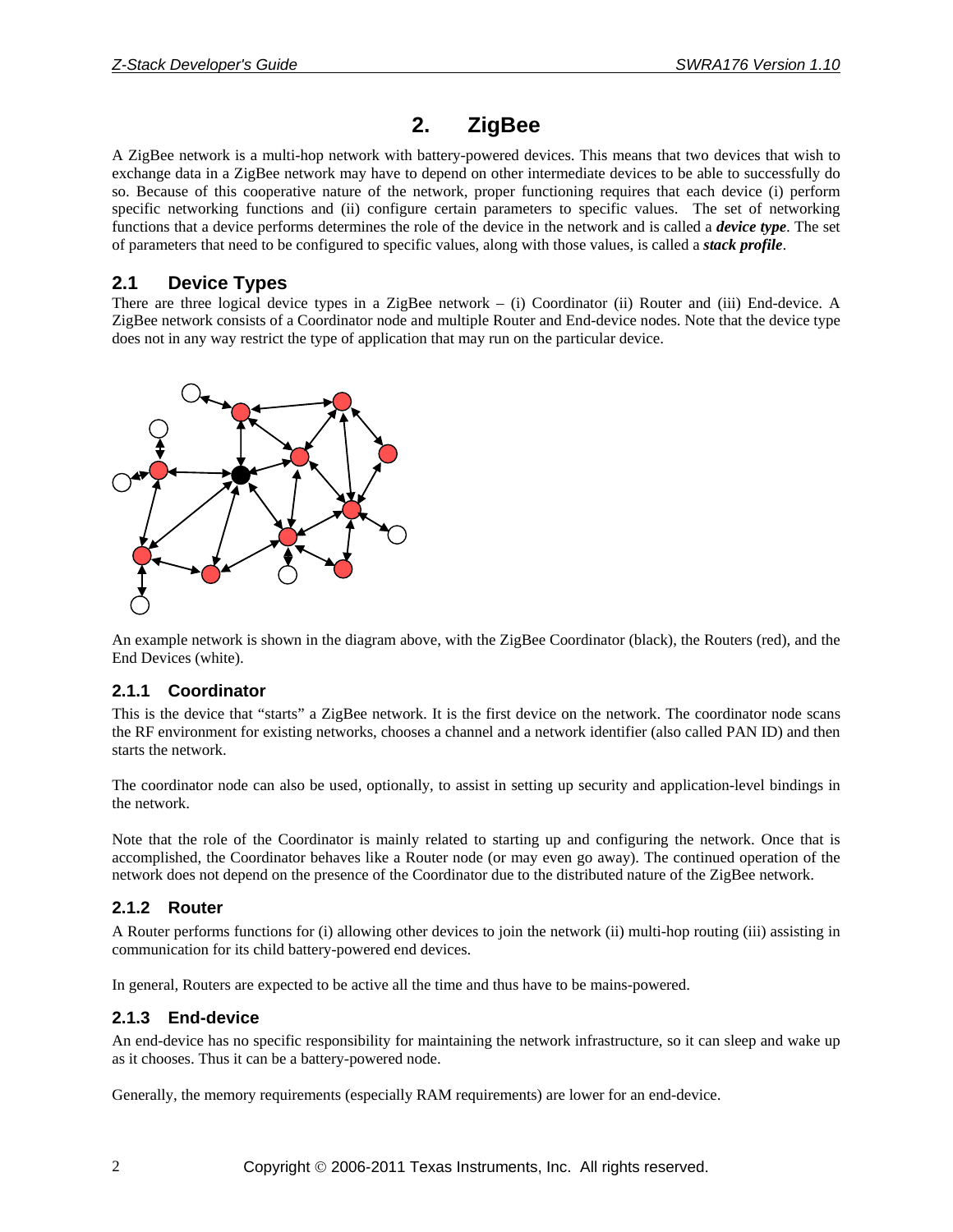Notes:

In Z-Stack, the device type is usually determined at compile-time via compile options (ZDO\_COORDINATOR and RTR\_NWK). All sample applications are provided with separate project files to build each device type.

### <span id="page-6-0"></span>**2.2 Stack Profile**

The set of stack parameters that need to be configured to specific values, along with the above device type values, is called a *stack profile*. The parameters that comprise the stack profile are defined by the ZigBee Alliance.

All devices in a network must conform to the same stack profile (i.e., all devices must have the stack profile parameters configured to the same values).

The ZigBee Alliance has defined two different stack profiles for the ZigBee-2007 specification, Zigbee and Zigbee PRO, with the goal of promoting interoperability. All devices that conform to this stack profile will be able to work in a network with devices from other vendors that also conform to it.

If application developers choose to change the settings for any of these parameters, they can do so with the caveat that those devices will no longer be able to interoperate with devices from other vendors that choose to follow the ZigBee specified stack profile. Thus, developers of "closed networks" may choose to change the settings of the stack profile variables. These stack profiles are called "network-specific" stack profile.

The stack profile identifier that a device conforms to is present in the beacon transmitted by that device. This enables a device to determine the stack profile of a network before joining to it. The "network-specific" stack profile has an ID of 0 while the ZigBee stack profile has ID of 1, and a ZigBee PRO stack profile has ID of 2. The stack profile is configured by the STACK\_PROFILE\_ID parameter in nwk\_globals.h file.

Normally, a device of 1 profile (ex. ZigBee PRO) joins a network with the same profile. If a router of 1 profile (ex. ZigBee PRO) joins a network with a different profile (ex. ZigBee-2007), it will join as a non-sleeping end device. An end device of 1 profile (ex. ZigBee PRO) will always be an end device in a network with a different profile.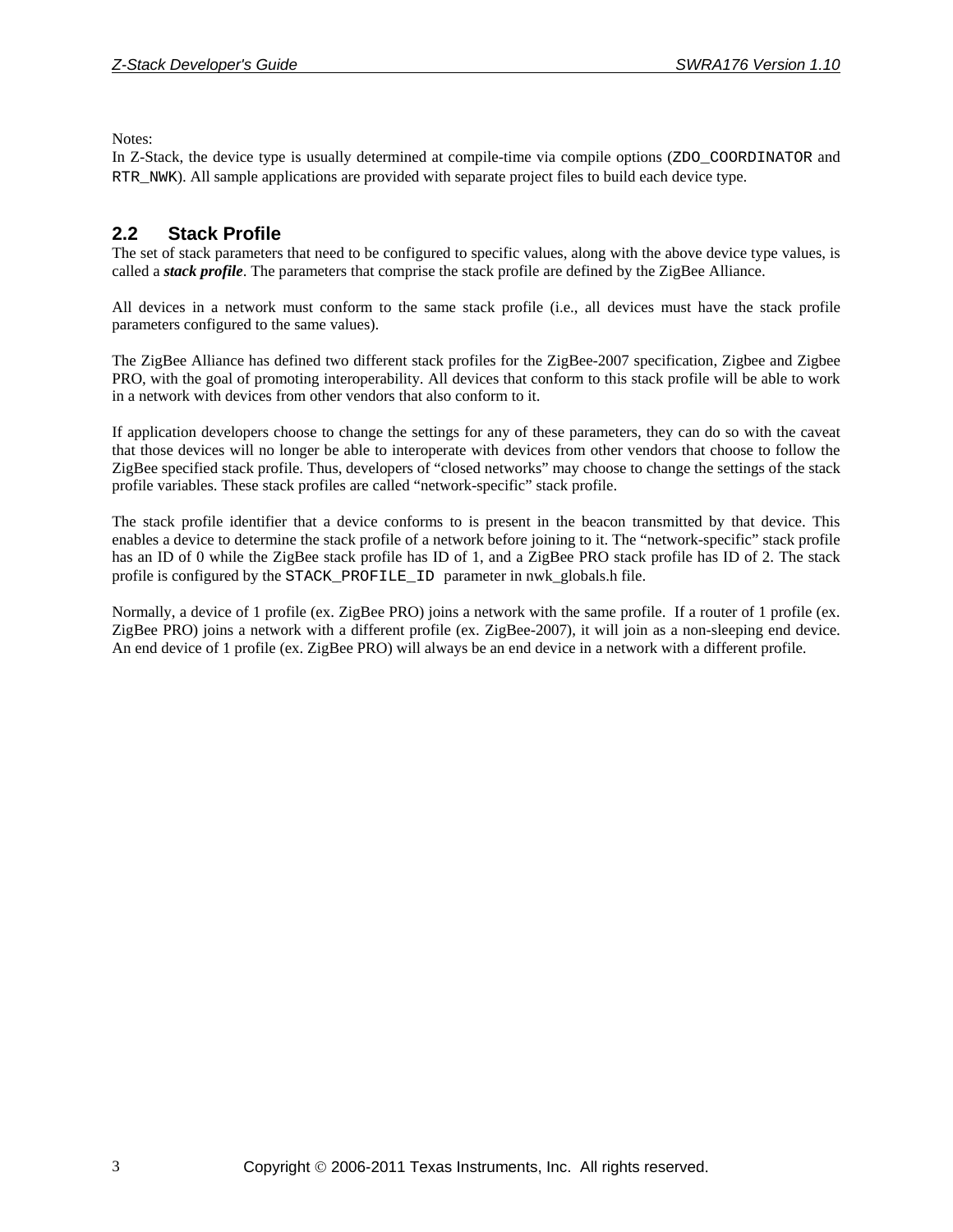# **3. Addressing**

# <span id="page-7-1"></span><span id="page-7-0"></span>**3.1 Address types**

ZigBee devices have two types of addresses. A 64-bit *IEEE address* (also called *MAC address* or *Extended address*) and a 16-bit *network address* (also called *logical address* or *short address*).

The 64-bit address is a globally unique address and is assigned to the device for its lifetime. It is usually set by the manufacturer or during installation. These addresses are maintained and allocated by the IEEE. More information on how to acquire a block of these addresses is available at [http://standards.ieee.org/regauth/oui/index.shtml.](http://standards.ieee.org/regauth/oui/index.shtml) The 16-bit address is assigned to a device when it joins a network and is intended for use while it is on the network. It is only unique within that network. It is used for identifying devices and sending data within the network.

# <span id="page-7-2"></span>**3.2 Network address assignment**

### <span id="page-7-3"></span>**3.2.1 Tree Addressing**

ZigBee 2007 uses a distributed addressing scheme for assigning the network addresses. This scheme ensures that all assigned network addresses are unique throughout the whole network. This is necessary so that there is no ambiguity about which device a particular packet should be routed to. Also, the distributed nature of the addressing algorithm ensures that a device only has to communicate with its parent device to receive a unique network-wide address. There is no need for network-wide communication for address assignment and this helps in scalability of the network.

The addressing scheme requires that some parameters are known ahead of time and are configured in each router that joins the network. These are the MAX\_DEPTH, MAX\_ROUTERS and MAX\_CHILDREN parameters. These are part of the stack profile and the ZigBee-2007 stack profile has defined values for these parameters (MAX\_DEPTH = 5, MAX CHILDREN = 20, MAX ROUTERS = 6).

The MAX\_DEPTH determines the maximum depth of the network. The coordinator is at depth 0 and its child nodes are at depth 1 and their child nodes are at depth 2 and so on. Thus the MAX\_DEPTH parameter limits how "long" the network can be physically.

The MAX\_CHILDREN parameter determines the maximum number of child nodes that a router (or coordinator) node can possess.

The MAX\_ROUTERS parameter determines the maximum number of router-capable child nodes that a router (or coordinator) node can possess. This parameter is a subset of the MAX\_CHILDREN parameter and the remaining (MAX\_CHILDREN – MAX\_ROUTERS) entries are for end devices.

If developers wish to change these values, they need to follow the following steps:

- First it must be ensured that the new values for these parameters are legal. Since the total address space is limited to about  $2^{16}$ , there are limits on how large these parameters can be set to.
- After choosing legal values, the developer needs to ensure not to use the standard stack profile and instead set it to network-specific (i.e. change the STACK\_PROFILE\_ID in "nwk\_globals.h" to NETWORK\_SPECIFIC) because the values are different from the values defined for the ZigBee profile. Then the MAX\_DEPTH parameter in "nwk\_globals.h" may be set to the appropriate value.
- In addition, the array's CskipChldrn and CskipRtrs must be set in the nwk\_globals.c file. These arrays are populated with the values for MAX\_CHILDREN and MAX\_ROUTERS value for the first MAX\_DEPTH indices followed by a zero value.

### <span id="page-7-4"></span>**3.2.2 Stochastic Addressing**

ZigBee PRO uses a stochastic (random) addressing scheme for assigning the network addresses. This addressing scheme randomly assigns short addresses to new devices, and then uses the rest of the devices in the network to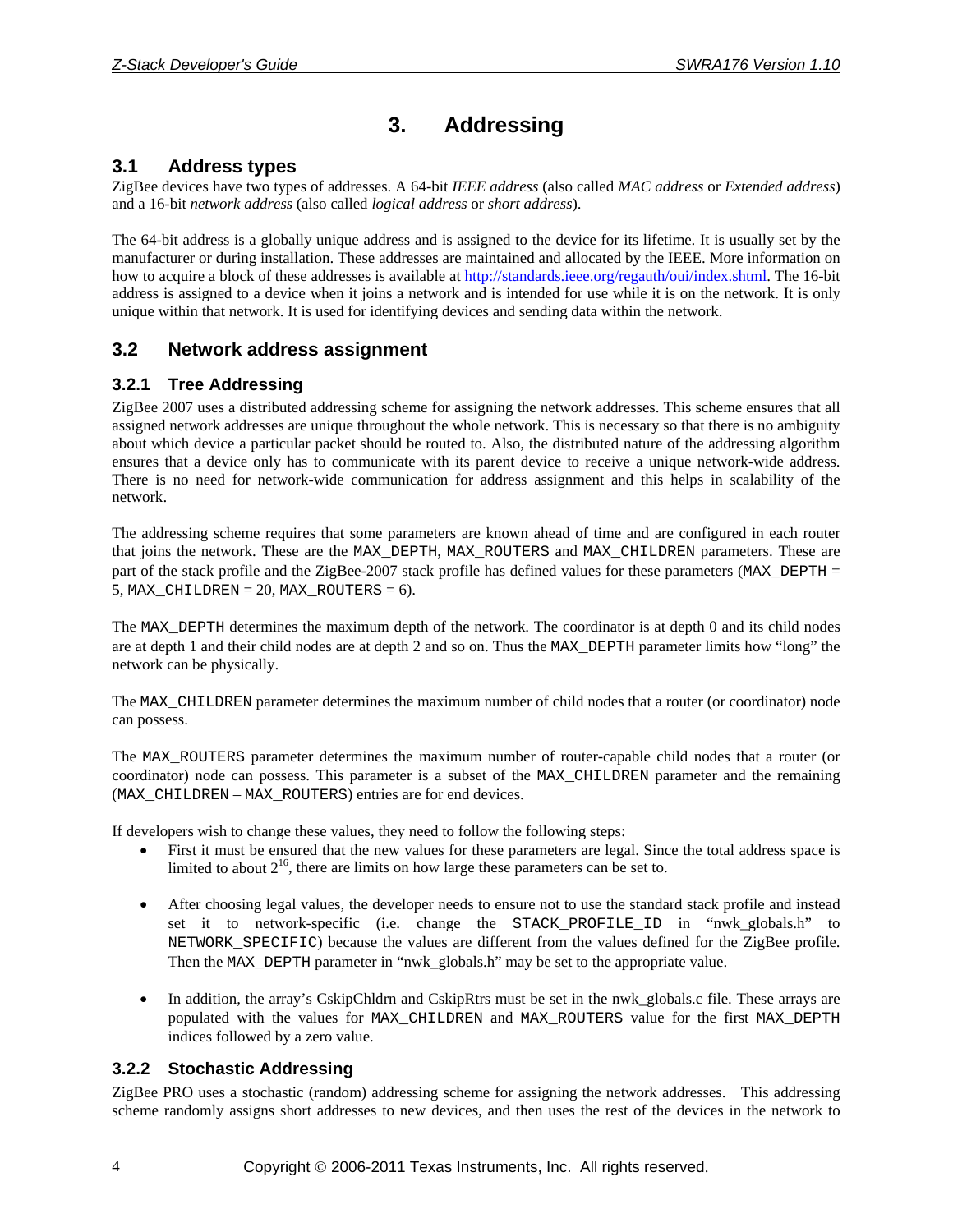ensure that there are no duplicate addresses. When a device joins, it receives its randomly generated address from its parent. The new network node then generates a "Device Announce" (which contains its new short address and its extended address) to the rest of the network. If there is another device with the same short address, a node (router) in the network will send out a broadcast "Network Status – Address Conflict" to the entire network and all devices with the conflicting short address will change its short address. When the conflicted devices change their address they issue their own "Device Announce" to check their new address for conflicts within the network.

End devices do not participate in the "Address Conflict". Their parents do that for them. If an "Address Conflict" occurs for an end device, its parent will issue the end device a "Rejoin Response" message to change the end device's short address and the end device issues a "Device Announce" to check their new address for conflicts within the network.

When a "Device Announce" is received, the association and binding tables are updated with the new short address, routing table information is not updated (new routes must be established). If a parent determines that the "Device Announce" pertains to one of its end device children, but it didn't come directly from the child, the parent will assume that the child moved to another parent.

# <span id="page-8-0"></span>**3.3 Addressing in Z-Stack**

In order to send data to a device on the ZigBee network, the application generally uses the AF\_DataRequest() function. The destination device to which the packet is to be sent is of type afAddrType t (defined in "ZComDef.h").

```
typedef struct 
{ 
   union 
   { 
     uint16 shortAddr; 
     ZLongAddr_t extAddr; 
   } addr; 
   afAddrMode_t addrMode; 
   byte endPoint; 
} afAddrType_t;
```
Note that in addition to the network address, the address mode parameter also needs to be specified. The destination address mode can take one of the following values (AF address modes are defined in "AF.h")

```
typedef enum 
{ 
  afAddrNotPresent = AddrNotPresent, 
 afAddr16Bit = Addr16Bit,afAddr64Bit = Addr64Bit,afAddrGroup = AddrGroup,
  afAddrBroadcast = AddrBroadcast 
} afAddrMode_t;
```
The address mode parameter is necessary because, in ZigBee, packets can be unicast, multicast or broadcast. A unicast packet is sent to a single device, a multicast packet is destined to a group of devices and a broadcast packet is generally sent to all devices in the network. This is explained in more detail below.

#### <span id="page-8-1"></span>**3.3.1 Unicast**

This is the normal addressing mode and is used to send a packet to a single device whose network address is known. The addrMode is set to Addr16Bit and the destination network address is carried in the packet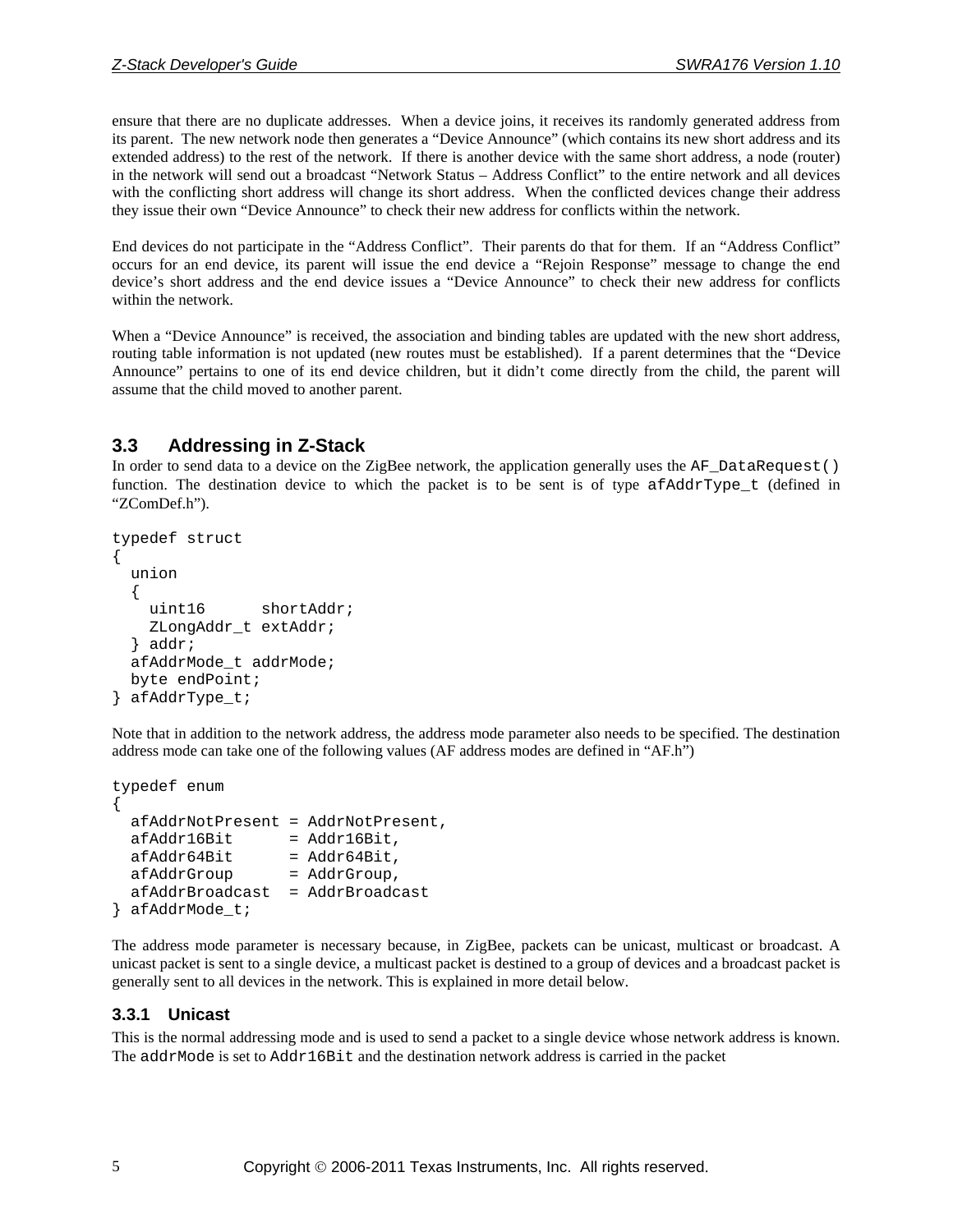#### <span id="page-9-0"></span>**3.3.2 Indirect**

This is when the application is not aware of the final destination of the packet. The mode is set to AddrNotPresent and the destination address is not specified. Instead, the destination is looked up from a "binding table" that resides in the stack of the sending device. This feature is called Source binding (see later section for details on binding).

When the packet is sent down to the stack, the destination address and end point is looked up from the binding table and used. The packet is then treated as a regular unicast packet. If more than one destination device is found in the binding table, a copy of the packet is sent to each of them. If no binding entry is found, the packet will not be sent.

### <span id="page-9-1"></span>**3.3.3 Broadcast**

This address mode is used when the application wants to send a packet to all devices in the network. The address mode is set to AddrBroadcast and the destination address can be set to one of the following broadcast addresses: NWK\_BROADCAST\_SHORTADDR\_DEVALL  $(0x$ FFFF $)$  – the message will be sent to all devices in the network (includes sleeping devices). For sleeping devices, the message is held at its parent until the sleeping device polls for it or the message is timed out (NWK\_INDIRECT\_MSG\_TIMEOUT in f8wConfig.cfg).

NWK\_BROADCAST\_SHORTADDR\_DEVRXON  $(0xFFFD)$  – the message will be sent to all devices that have the receiver on when idle (RXONWHENIDLE). That is, all devices except sleeping devices.

NWK BROADCAST SHORTADDR DEVZCZR  $(0xFFFC)$  – the message is sent to all routers (including the coordinator ).

### <span id="page-9-2"></span>**3.3.4 Group Addressing**

This address mode is used when the application wants to send a packet to a group of devices. The address mode is set to afAddrGroup and the addr.shortAddr is set to the group identifier.

Before using this feature, groups must be defined in the network [see aps\_AddGroup() in the Z-Stack API doc].

Note that groups can also be used in conjunction with indirect addressing. The destination address found in the binding table can be either a unicast or a group address. Also note that broadcast addressing is simply a special case of group addressing where the groups are setup ahead of time.

Sample code for a device to add itself to a group with identifier 1:

```
 aps_Group_t group;
```

```
 // Assign yourself to group 1 
group.ID = 0x0001; group.name[0] = 6; // First byte is string length 
 osal_memcpy( &(group.name[1]), "Group1", 6); 
 aps_AddGroup( SAMPLEAPP_ENDPOINT, &group );
```
### <span id="page-9-3"></span>**3.4 Important Device Addresses**

An application may want to know the address of its device and that of its parent. Use the following functions to get this device's address (defined in Z-Stack API Doc):

- NLME\_GetShortAddr() returns this device's 16 bit network address.
- NLME GetExtAddr() returns this device's 64 bit extended address.
- Use the following functions to get this device's parent's addresses (defined in Z-Stack API Doc). Note that the term "Coord" in these functions does not refer to the ZigBee Coordinator, but instead to the device's parent (MAC Coordinator):
- NLME\_GetCoordShortAddr() returns this device's parent's 16 bit short address.
- NLME\_GetCoordExtAddr() returns this device's parent's 64 bit extended address.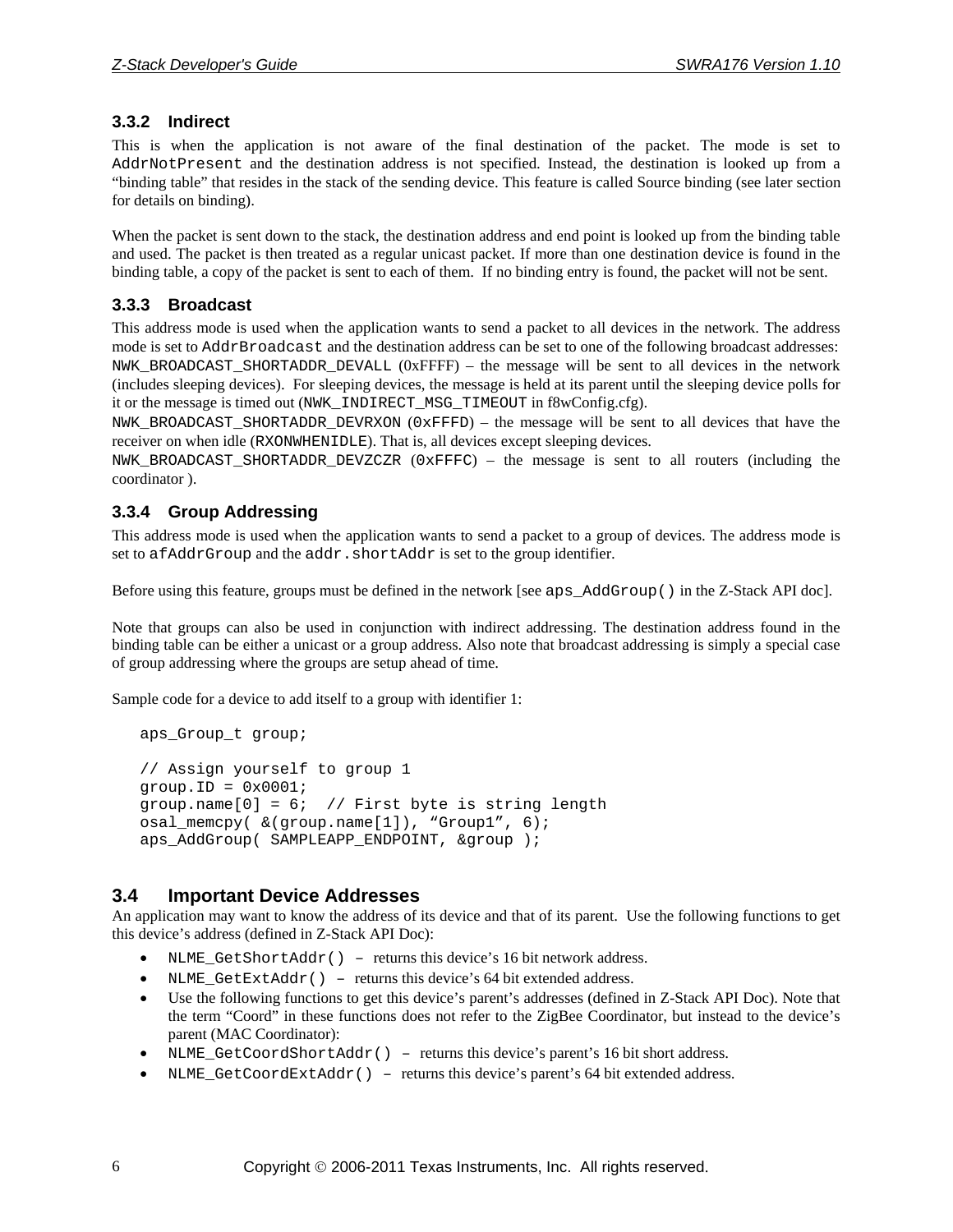# **4. Binding**

<span id="page-10-0"></span>Binding is a mechanism to control the flow of messages from one application to another application (or multiple applications). The binding mechanism is implemented in all devices and is called source binding.

Binding allows an application to send a packet without knowing the destination address, the APS layer determines the destination address from its binding table, and then forwards the message on to the destination application (or multiple applications) or group.

# <span id="page-10-1"></span>**4.1 Building a Binding Table**

There are 3 ways to build a binding table:

- ZigBee Device Object Bind Request a commissioning tool can tell the device to make a binding record.
- ZigBee Device Object End Device Bind Request 2 devices can tell the coordinator that they would like to setup a binding table record. The coordinator will make the match up and create the binding table entries in the 2 devices.
- Device Application An application on the device can build or manage a binding table.

### <span id="page-10-2"></span>**4.1.1 ZigBee Device Object Bind Request**

Any device or application can send a ZDO message to another device (over the air) to build a binding record for that other device in the network. This is called Assisted Binding and it will create a binding entry for the sending device.

#### <span id="page-10-3"></span>**4.1.1.1 The Commissioning Application**

An application can do this by calling ZDP\_BindReq() [defined in ZDProfile.h] with 2 applications (addresses and endpoints) and the cluster ID wanted in the binding record. The first parameter (target dstAddr) is the short address of the binding's source address (where the binding record will be stored). Calling ZDP\_UnbindReq()can be used, with the same parameters, to remove the binding record.

The target device will send back a ZigBee Device Object Bind or Unbind Response message which the ZDO code on the coordinator will parse and notify ZDApp.c by calling ZDApp\_ProcessMsgCBs() with the status of the action.

For the Bind Response, the status returned from the coordinator will be ZDP\_SUCCESS, ZDP\_TABLE\_FULL, ZDP\_INVALID\_EP, or ZDP\_NOT\_SUPPORTED.

For the Unbind Response, the status returned from the coordinator will be ZDP\_SUCCESS, ZDP\_NO\_ENTRY, ZDP\_INVALID\_EP, or ZDP\_NOT\_SUPPORTED.

#### <span id="page-10-4"></span>**4.1.1.2 ZigBee Device Object End Device Bind Request**

This mechanism uses a button press or other similar action at the selected devices to bind within a specific timeout period. The End Device Bind Request messages are collected at the coordinator within the timeout period and a resulting Binding Table entry is created based on the agreement of profile ID and cluster ID. The default end device binding timeout (APS\_DEFAULT\_MAXBINDING\_TIME) is 16 seconds (defined in nwk\_globals.h), but can be changed if added to f8wConfig.cfg or as a compile flag.

All sample applications have a function that handles key events [for example, TransmitApp\_HandleKeys() in TransmitApp.c]. The SW2 key handler calls ZDP\_EndDeviceBindReq() [ZDProfile.c] to send the End Device Bind Request message to the coordinator, with only the cluster IDs relevant to the TransmitApp application. Or, as in SampleLight and SampleSwitch, ZDP\_EndDeviceBindReq() is called directly with only the cluster IDs relevant to the lamp On/Off functions.

For the Coordinator End Device Binding process, the coordinator registered [ZD\_RegisterForZDOMsg()] to receive End Device Bind Request, Bind Response and Unbind Response ZDO messages [in ZDApp\_RegisterCBs() -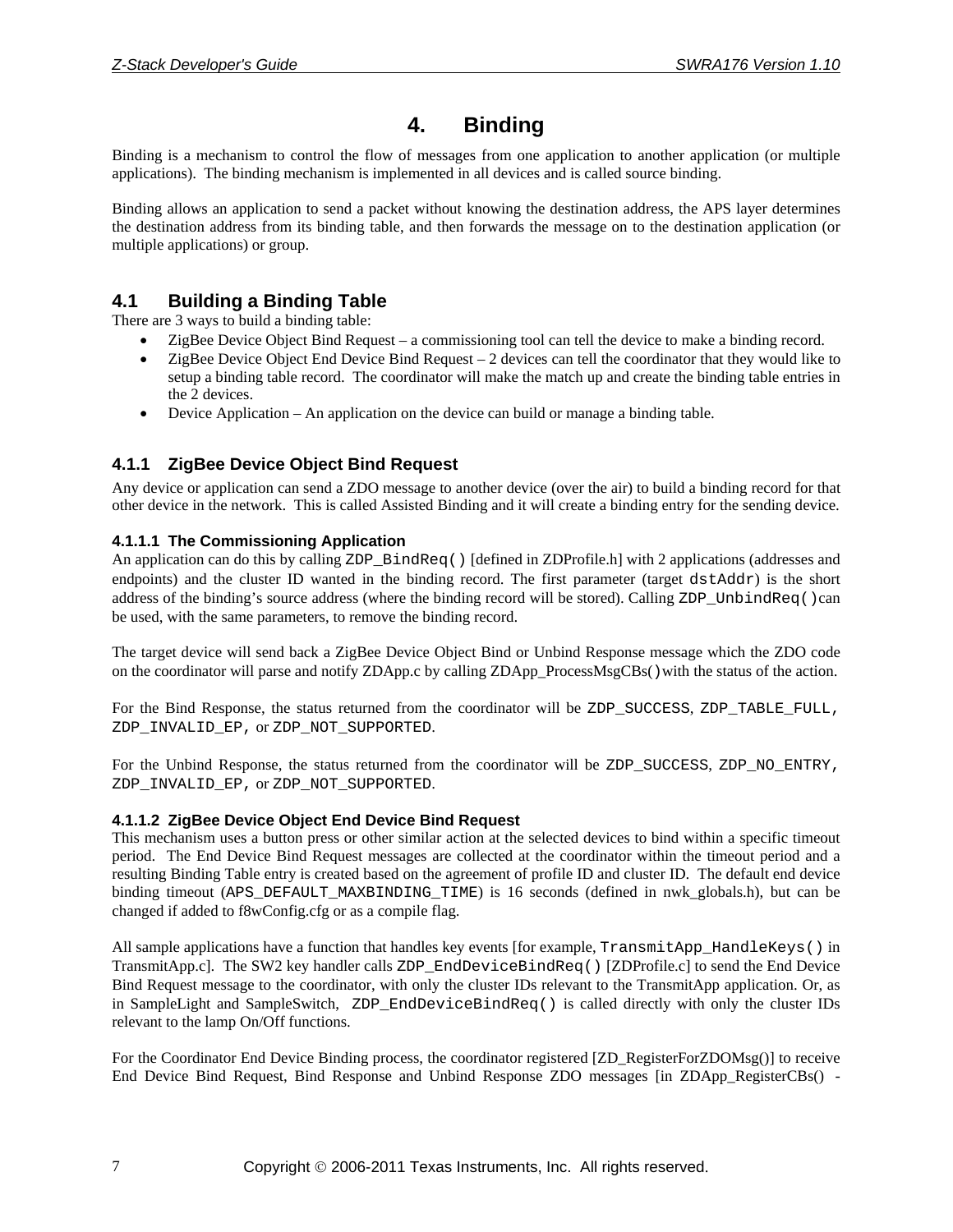ZDApp.c] When these message are received they are sent to ZDApp\_ProcessMsgCBs(), where they are parsed and processed.

Coordinator end device binding is a toggle process. Meaning that the first time your go through the process, it will create a binding entry in the requesting devices. Then, when you go through the process again, it will remove the bindings in the requesting devices. That's why, in the following process, it will send an unbind, and wait to see if the unbind was successful. If the unbind was successful, the binding entry must have existed and been removed, otherwise it sends a binding request to make the entry.

When the coordinator receives 2 matching End Device Bind Requests, it will start the process of creating source binding entries in the requesting devices. The coordinator follows the following process, assuming matches were found in the ZDO End Device Bind Requests:

- 1. Send a ZDO Unbind Request to the first device. The End Device Bind is toggle process, so the unbind is sent first to remove an existing bind entry.
- 2. Wait for the ZDO Unbind Response, if the response status is ZDP\_NO\_ENTRY, send a ZDO Bind Request to make the binding entry in the source device. If the response status is ZDP\_SUCCESS, move on to the cluster ID for the first device (the unbind removed the entry – toggle).
- 3. Wait for the ZDO Bind Response. When received, move on to the next cluster ID for the first device.
- 4. When the first device is done, do the same process with the second device.
- 5. When the second device is done, send the ZDO End Device Bind Response messages to both the first and second device.

# <span id="page-11-0"></span>**4.1.2 Device Application Binding Manager**

Another way to enter binding entries on the device is for the application to manage the binding table for itself. Meaning that the application will enter and remove binding table entries locally by calling the following binding table management functions (ref. Z-Stack API Document – Binding Table Management section):

- bind $AddEntry() Add entry to binding table$
- $\bullet$  bindRemoveEntry() Remove entry from binding table
- bindRemoveClusterIdFromList() Remove a cluster ID from an existing binding table entry
- $\bullet$  bindAddClusterIdToList() Add a cluster ID to an existing binding table entry
- bindRemoveDev() Remove all entries with an address reference
- bindRemoveSrcDev() Remove all entries with a referenced source address
- $\bullet$  bindUpdateAddr () Update entries to another address
- bindFindExisting () Find a binding table entry
- $\bullet$  bindIsClusterIDinList() Check for an existing cluster ID in a table entry
- bindNumBoundTo() Number of entries with the same address (source or destination)
- bindNumOfEntries() Number of table entries
- $\bullet$  bindCapacity() Maximum entries allowed
- BindWriteNV() Update table in NV.

# <span id="page-11-1"></span>**4.2 Configuring Source Binding**

To enable source binding in your device include the REFLECTOR compile flag in f8wConfig.cfg. Also in f8wConfig.cfg, look at the 2 binding configuration items (NWK\_MAX\_BINDING\_ENTRIES & MAX\_BINDING\_CLUSTER\_IDS). NWK\_MAX\_BINDING\_ENTRIES is the maximum number of entries in the binding table and MAX\_BINDING\_CLUSTER\_IDS is the maximum number of cluster IDs in each binding entry.

The binding table is maintained in static RAM (not allocated), so the number of entries and the number of cluster IDs for each entry really affect the amount of RAM used. Each binding table entry is 6 bytes plus (MAX\_BINDING\_CLUSTER\_IDS \* 2 bytes). Besides the amount of static RAM used by the binding table, the binding configuration items also affect the number of entries in the address manager.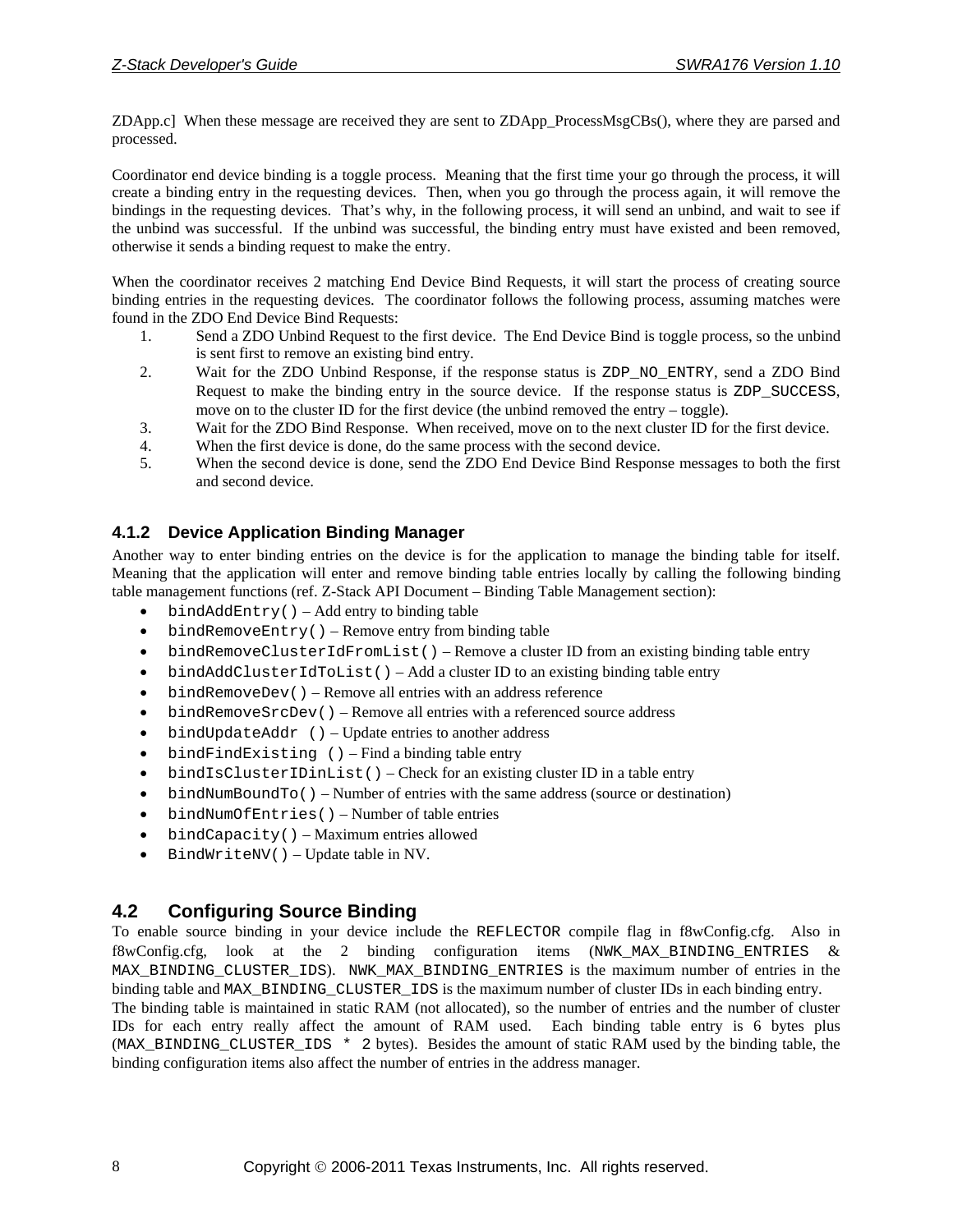# **5. Routing**

### <span id="page-12-1"></span><span id="page-12-0"></span>**5.1 Overview**

A mesh network is described as a network in which the routing of messages is performed as a decentralized, cooperative process involving many peer devices routing on each others' behalf.

The routing is completely transparent to the application layer. The application simply sends data destined to any device down to the stack which is then responsible for finding a route. This way, the application is unaware of the fact that it is operating in a multi-hop network.

Routing also enables the "self healing" nature of ZigBee networks. If a particular wireless link is down, the routing functions will eventually find a new route that avoids that particular broken link. This greatly enhances the reliability of the wireless network and is one of the key features of ZigBee.

Many-to-one routing is a special routing scheme that handles the scenario where centralized traffic is involved. It is part of the ZigBee PRO feature set to help minimize traffic particularly when all the devices in the network are sending packets to a gateway or data concentrator. Many-to-one route discovery is described in details in Section [5.4.](#page-14-1)

### <span id="page-12-2"></span>**5.2 Routing protocol**

ZigBee uses a routing protocol that is based on the AODV (Ad-hoc On-demand Distance Vector) routing protocol for ad-hoc networks. Simplified for use in sensor networks, the ZigBee routing protocol facilitates an environment capable of supporting mobile nodes, link failures and packet losses.

Neighbor routers are routers that are within radio range of each other. Each router keeps track of their neighbors in a "neighbor table", and the "neighbor table" is updated when the router receives any message from a neighbor router (unicast, broadcast or beacon).

When a router receives a unicast packet, from its application or from another device, the NWK layer forwards it according to the following procedure. If the destination is one of the neighbors of the router (including its child devices) the packet will be transmitted directly to the destination device. Otherwise, the router will check its routing table for an entry corresponding to the routing destination of the packet. If there is an active routing table entry for the destination address, the packet will be relayed to the next hop address stored in the routing entry. If a single transmission attempt fails, the NWK layer will repeat the process of transmitting the packet and waiting for the acknowledgement, up to a maximum of NWK\_MAX\_DATA\_RETRIES times. The maximum data retries in the NWK layer can be configured in "f8wconfig.cfg". If an active entry can not be found in the routing table or using an entry failed after the maximum number of retries, a route discovery is initiated and the packet is buffered until that process is completed.

ZigBee end-devices do not perform any routing functions. An end-device wishing to send a packet to any device simply forwards it to its parent device which will perform the routing on its behalf. Similarly, when any device wishes to send a packet to an end-device and initiate route discovery, the parent of the end-device responds on its behalf.

Note that the ZigBee Tree Addressing (non-PRO) assignment scheme makes it possible to derive a route to any destination based on its address. In Z-Stack, this mechanism is used as an automatic fallback in case the regular routing procedure cannot be initiated (usually, due to lack of routing table space).

Also in Z-Stack, the routing implementation has optimized the routing table storage. In general, a routing table entry is needed for each destination device. But by combining all the entries for end-devices of a particular parent with the entry for that parent device, storage is optimized without loss of any functionality.

ZigBee routers, including the coordinator, perform the following routing functions (i) route discovery and selection (ii) route maintenance (iii) route expiry.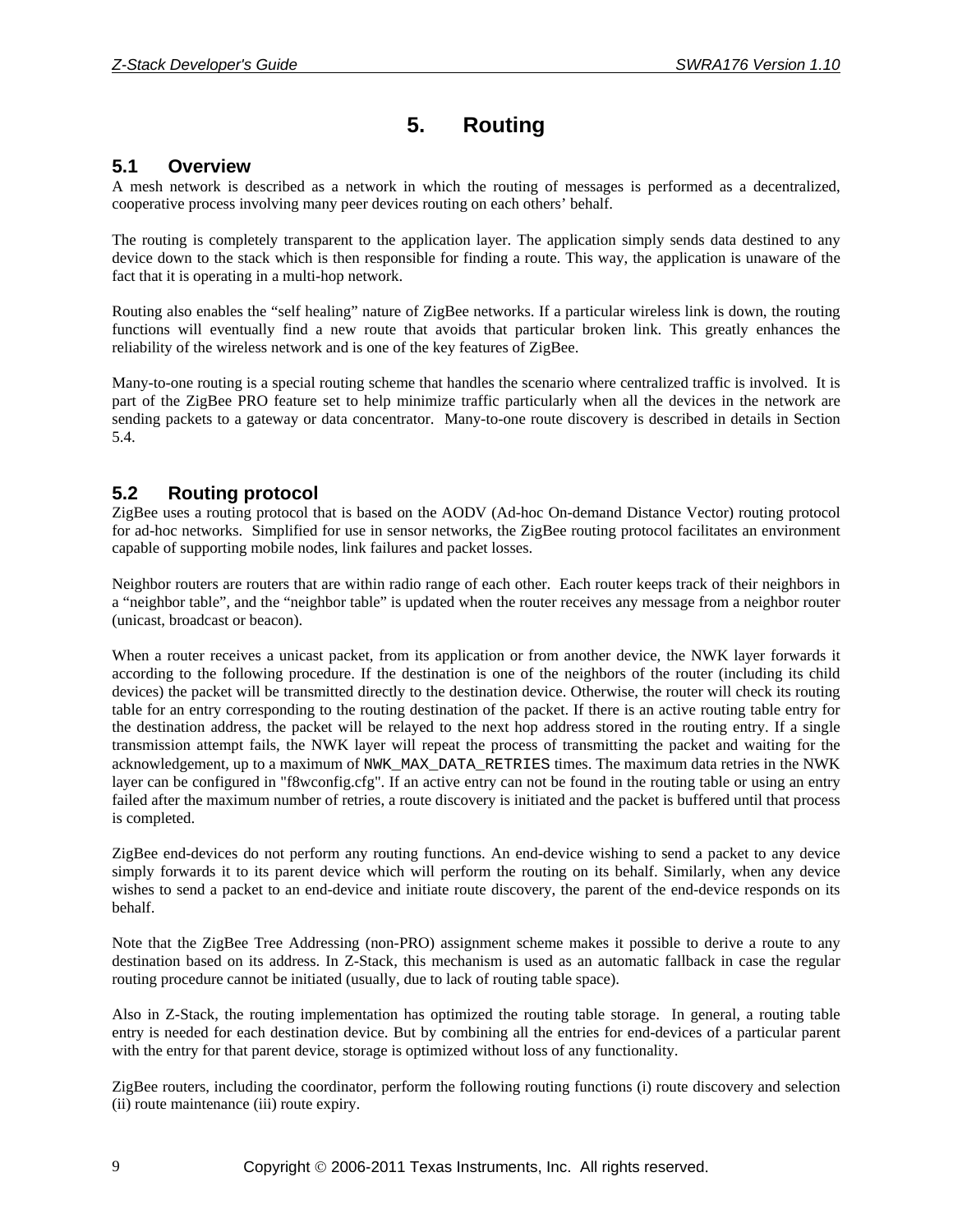### <span id="page-13-0"></span>**5.2.1 Route Discovery and Selection**

Route discovery is the procedure whereby network devices cooperate to find and establish routes through the network. A route discovery can be initiated by any router device and is always performed in regard to a particular destination device. The route discovery mechanism searches all possible routes between the source and destination devices and tries to select the best possible route.

Route selection is performed by choosing the route with the least possible cost. Each node constantly keeps track of "link costs" to all of its neighbors. The link cost is typically a function of the strength of the received signal. By adding up the link costs for all the links along a route, a "route cost" is derived for the whole route. The routing algorithm tries to choose the route with the least "route cost".

Routes are discovered by using request/response packets. A source device requests a route for a destination address by broadcasting a Route Request (RREQ) packet to its neighbors. When a node receives an RREQ packet it in turn rebroadcasts the RREQ packet. But before doing that, it updates the cost field in the RREQ packet by adding the link cost for the latest link and makes an entry in its Route Discovery Table ([5.3.2\)](#page-14-0). This way, the RREQ packet carries the sum of the link costs along all the links that it traverses. This process repeats until the RREQ reaches the destination device. Many copies of the RREQ will reach the destination device traveling via different possible routes. Each of these RREQ packets will contain the total route cost along the route that it traveled. The destination device selects the best RREQ packet and sends back a Route Reply (RREP) back to the source.

The RREP is unicast along the reverse routes of the intermediate nodes until it reaches the original requesting node. As the RREP packet travels back to the source, the intermediate nodes update their routing tables to indicate the route to the destination. The Route Discovery Table, at each intermediate node, is used to determine the next hop of the RREP traveling back to the source of the RREQ and to make the entry in to the Routing Table.

Once a route is created, data packets can be sent. When a node loses connectivity to its next hop (it doesn't receive a MAC ACK when sending data packets), the node invalidates its route by sending an RERR to all nodes that potentially received its RREP and marks the link as bad in its Neighbor Table. Upon receiving a RREQ, RREP or RERR, the nodes update their routing tables.

#### <span id="page-13-1"></span>**5.2.2 Route maintenance**

Mesh networks provide route maintenance and self healing. Intermediate nodes keep track of transmission failures along a link. If a link (between neighbors) is determined as bad, the upstream node will initiate route repair for all routes that use that link. This is done by initiating a rediscovery of the route the next time a data packet arrives for that route. If the route rediscovery cannot be initiated, or it fails for some reason, a route error (RERR) packet is sent back to source of the data packet, which is then responsible for initiating the new route discovery. Either way the route gets re-established automatically.

#### <span id="page-13-2"></span>**5.2.3 Route expiry**

The routing table maintains entries for established routes. If no data packets are sent along a route for a period of time, the route will be marked as expired. Expired routes are not deleted until space is needed. Thus routes are not deleted until it is absolutely necessary. The automatic route expiry time can be configured in "f8wconfig.cfg". Set ROUTE\_EXPIRY\_TIME to expiry time in seconds. Set to 0 in order to turn off route expiry feature.

#### <span id="page-13-3"></span>**5.3 Table storage**

The routing functions require the routers to maintain some tables.

#### <span id="page-13-4"></span>**5.3.1 Routing table**

Each ZigBee router, including the ZigBee coordinator, contains a routing table in which the device stores information required to participate in the routing of packets. Each routing table entry contains the destination address, the next hop node, and the link status. All packets sent to the destination address are routed through the next hop node. Also entries in the routing table can expire in order to reclaim table space from entries that are no longer in use.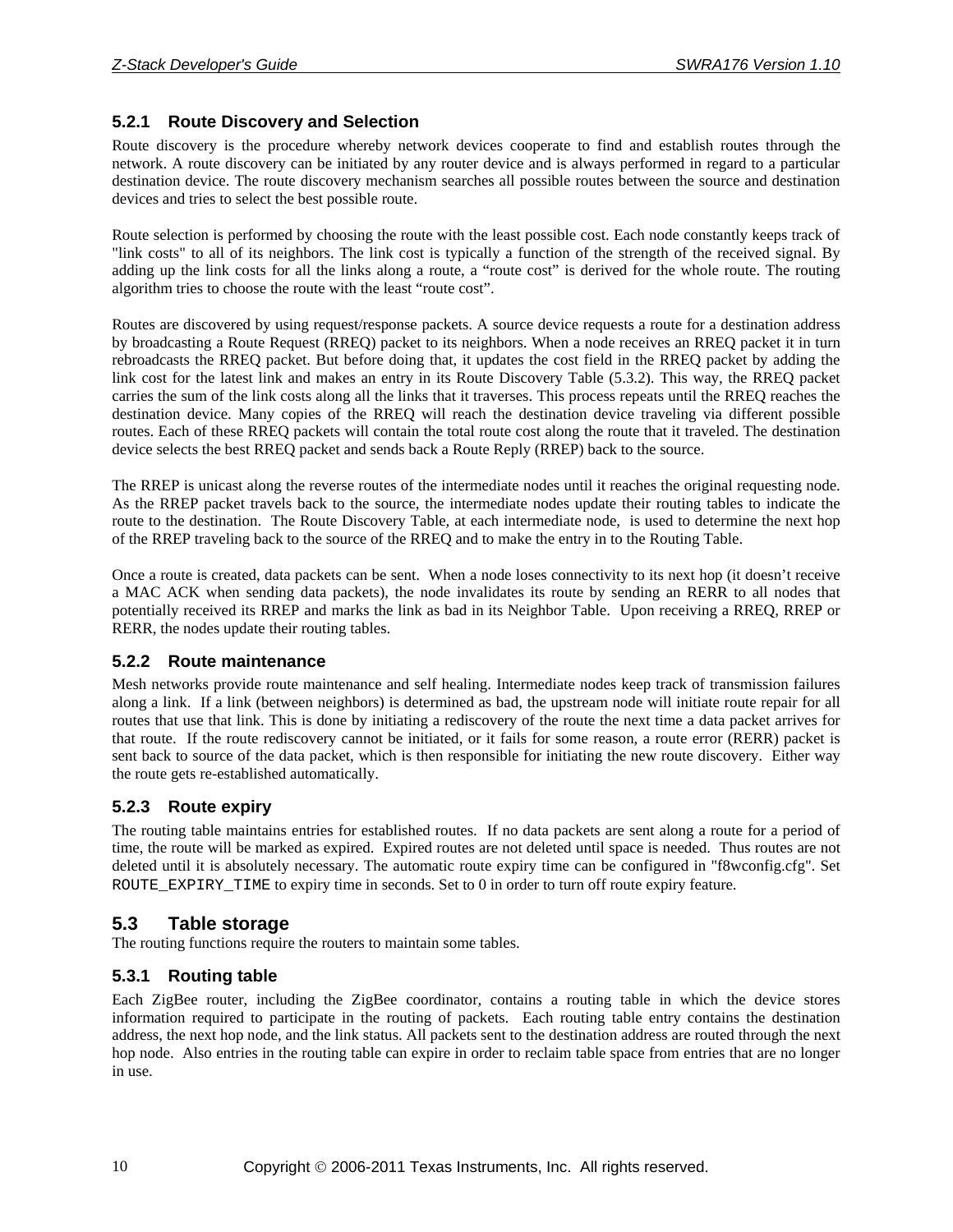Routing table capacity indicates that a device routing table has a free routing table entry or it already has a routing table entry corresponding to the destination address. The routing table size is configured in "f8wconfig.cfg". Set MAX RTG ENTRIES to the number of entries in the (default is 40). See the section on Route Maintenance for route expiration details.

### <span id="page-14-0"></span>**5.3.2 Route discovery table**

Router devices involved in route discovery, maintain a route discovery table. This table is used to store temporary information while a route discovery is in progress. These entries only last for the duration of the route discovery operation. Once an entry expires it can be used for another route discovery operation. Thus this value determines the maximum number of route discoveries that can be simultaneously performed in the network. This value is configured by setting the MAX\_RREQ\_ENTRIES in "f8wconfig.cfg".

### <span id="page-14-1"></span>**5.4 Many-to-One Routing Protocol**

The following explains many-to-one and source routing procedure for users' better understanding of ZigBee routing protocol. In reality, all routings are taken care in the network layer and transparent to the application. Issuing manyto-one route discovery and route maintenance are application decisions.

#### <span id="page-14-2"></span>**5.4.1 Many-to-one routing overview**

Many-to-one routing is adopted in ZigBee PRO to help minimize traffic particularly when centralized nodes are involved. It is common for low power wireless networks to have a device acting as a gateway or data concentrator. All nodes in the networks shall maintain at least one valid route to the central node. To achieve this, all nodes have to initiate route discovery for the concentrator, relying on the existing ZigBee AODV based routing solution. The route request broadcasts will add up and produce huge network traffic overhead. To better optimize the routing solution, many-to-one routing is adopted to allow a data concentrator to establish routes from all nodes in the network with one single route discovery and minimize the route discovery broadcast storm.

Source routing is part of the many-to-one routing that provides an efficient way for concentrator to send response or acknowledgement back to the destination. The concentrator places the complete route information from the concentrator to the destination into the data frame which needs to be transmitted. It minimizes the routing table size and route discovery traffic in the network.

#### <span id="page-14-3"></span>**5.4.2 Many-to-one route discovery**

The following figure shows an example of the many-to-one route discovery procedure. To initiate many-to-one route discovery, the concentrator broadcast a many-to-one route request to the entire network. Upon receipt of the route request, every device adds a route table entry for the concentrator and stores the one hop neighbor that relays the request as the next hop address. No route reply will be generated.



**Figure 1: Many-to-one route discovery illustration**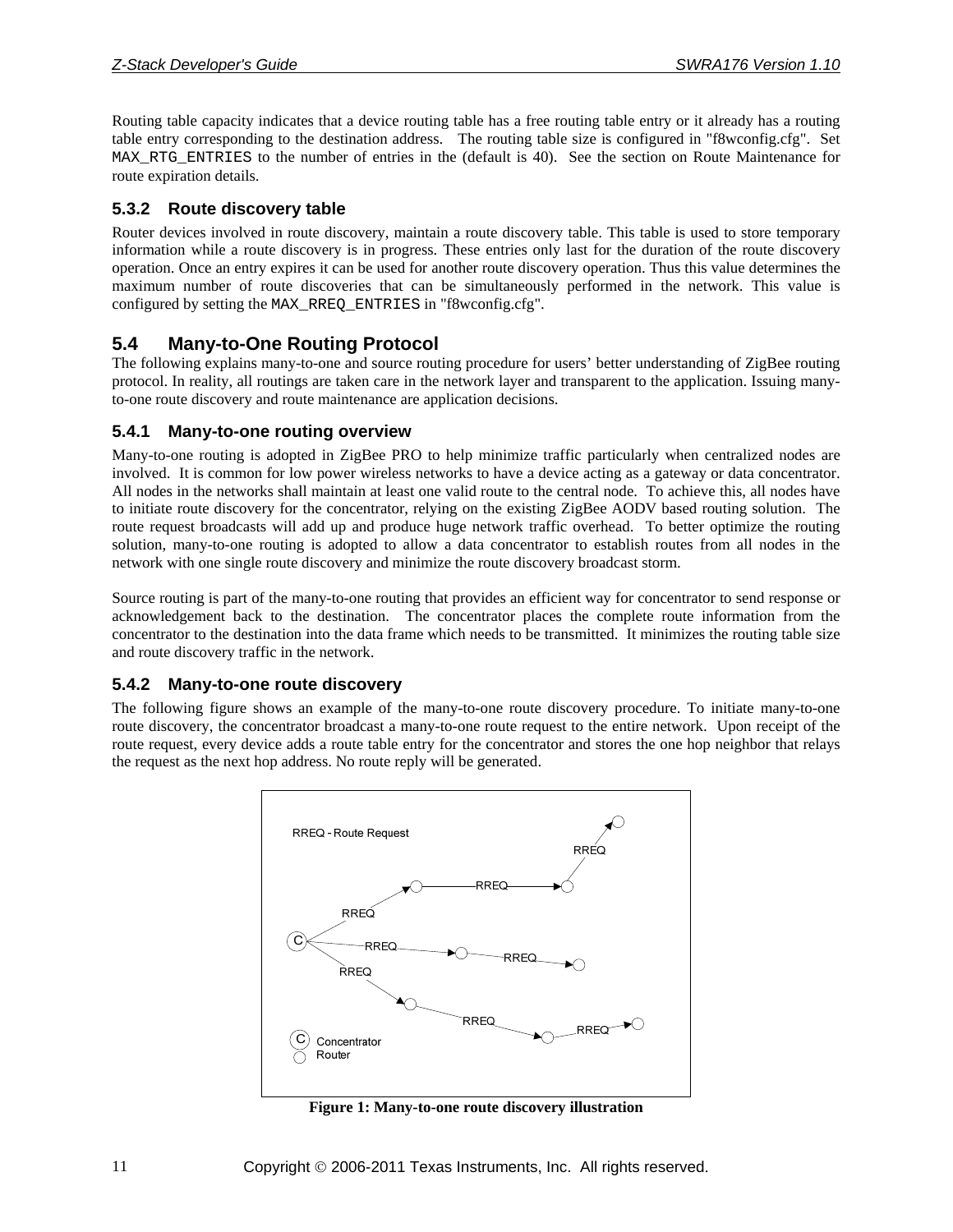Many-to-one route request command is similar to unicast route request command with same command ID and payload frame format. The option field in route request is many-to-one and the destination address is 0xFFFC. The following Z-Stack API can be used for the concentrator to send out many-to-one route request. Please refer to the Z-Stack API documentation for detailed usage about this API.

ZStatus\_t NLME\_RouteDiscoveryRequest( uint16 DstAddress, byte options, uint8 radius )

The option field is a bitmask to specify options for the route request. It can have the following values:

|      | Value Description                                                                                    |  |
|------|------------------------------------------------------------------------------------------------------|--|
| 0x00 | Unicast route discovery                                                                              |  |
| 0x01 | Many-to-one route discovery with route cache (the<br>concentrator does not have memory constraints). |  |
| 0x03 | Many-to-one route discovery with no route cache (the<br>concentrator has memory constraints)         |  |

When the option field has value 0x01 or 0x03, the DstAddress field will be overwritten with the many-to-one destination address 0xFFFC. Therefore, user can pass any value to DstAddress in the case of many-to-one route request.

### <span id="page-15-0"></span>**5.4.3 Route record command**

The above many-to-one route discovery procedure establishes routes from all devices to the concentrator. The reverse routing (from concentrator to other devices) is done by route record command (source routing scheme). The procedure of source routing is illustrated in [Figure 2](#page-15-1). R1 sends data packet DATA to the concentrator using the previously established many-to-one route and expects an acknowledgement back. To provide a route for the concentrator to send the ACK back, R1 sends route record command along with the data packet which records the routing path the data packet goes through and offers the concentrator a reverse path to send the ACK back.



**Figure 2: Route record command (source routing) illustration** 

<span id="page-15-1"></span>Upon receipt of the route record command, devices on the relay path will append their own network addresses to the relay list in the route record command payload. By the time the route record command reaches the concentrator, it includes the complete routing path through which the data packet is relayed to the concentrator. When the concentrator sends ACK back to R1, it shall include the source route (relay list) in the network layer header of the packet. All devices receiving the packet shall relay the packet to the next hop device according to the source route.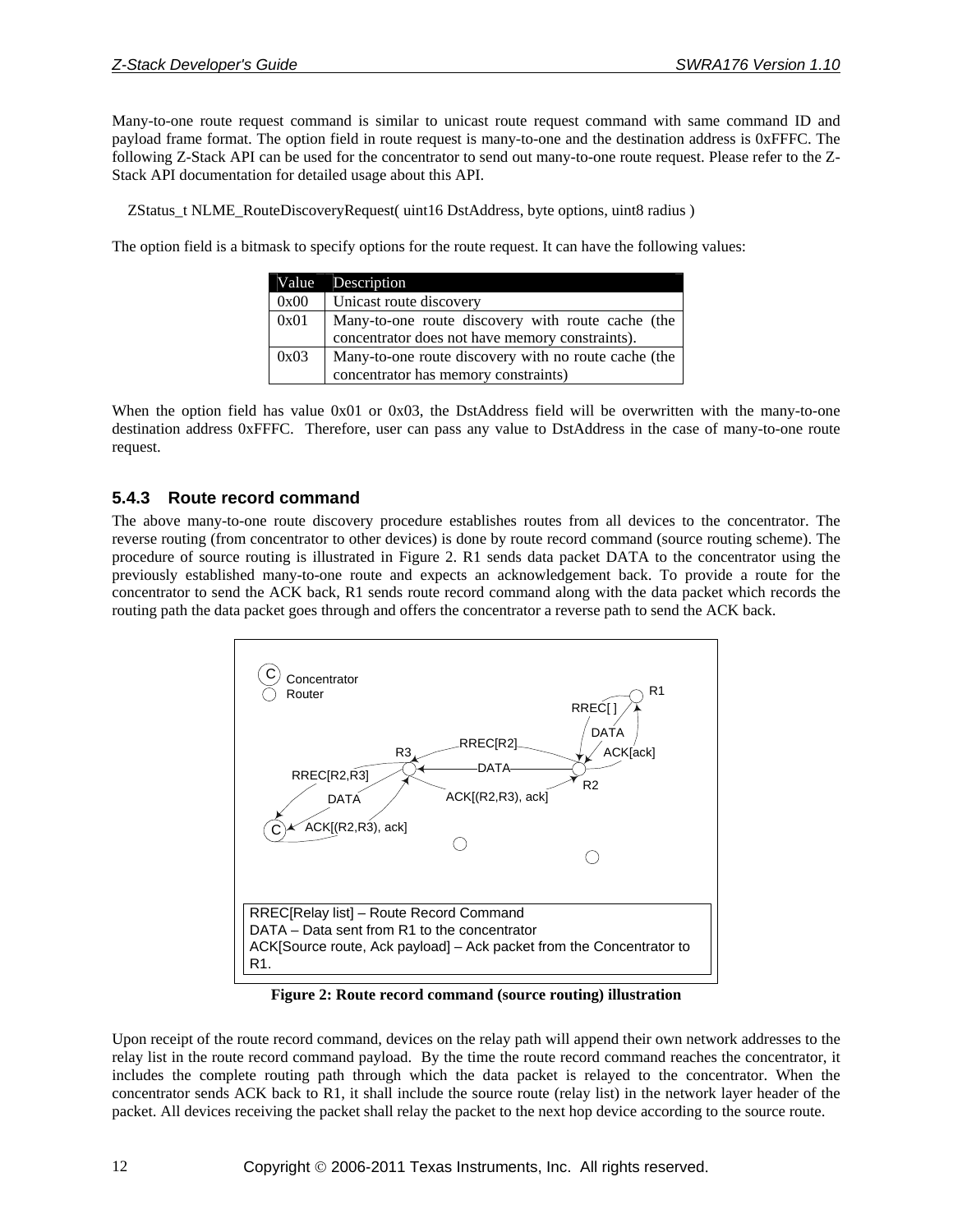For concentrator with no memory constraints, it can store all route record entries it receives and use them to send packets to the source devices in the future. Therefore, devices only need to send route record command once. However, for concentrator without source route caching capability, devices always need to send route record commands along with data packets. The concentrator will store the source route temporarily in the memory and then discard it after usage.

In brief, many-to-one routing is an efficient enhancement to the regular ZigBee unicast routing when most devices in the network are funneling traffic to a single device. As part of the many-to-one routing, source routing is only utilized under certain circumstances. First, it is used when the concentrator is responding to a request initiated by the source device. Second, the concentrator should store the source route information for all devices if it has sufficient memory. If not, whenever devices issue request to the concentrator, they should also send route record along with it.

### <span id="page-16-0"></span>**5.4.4 Many-to-one route maintenance**

If a link failure is encountered while a device is forwarding a many-to-one routed frame (notice that a many-to-one routed frame itself has no difference from a regular unicast data packet, however, the routing table entry has a field to specify that the destination is a concentrator), the device will generate a network status command with code "Many-to-one route failure". The network status command will be relayed to the concentrator through a random neighbor and hopefully that neighbor still has a valid route to the concentrator. When the concentrator receives the route failure, the application will decide whether or not to re-isssue a many-to-one route request.

When the concentrator receives network status command indicating many-to-one route failure, it passes the indication to the ZDO layer and the following ZDO callback function in ZDApp.c is called:

#### void ZDO\_ManytoOneFailureIndicationCB()

By default, this function will redo a many-to-one route discovery to recover the routes. You can modify this function if you want a more complicated process other than the default.

# **5.5 Routing Settings Quick Reference**

<span id="page-16-1"></span>

| <b>Setting Routing Table Size</b>                      | Set MAX_RTG_ENTRIES<br>Note: the value must be greater than 4. (See f8wConfig.cfg)                                            |
|--------------------------------------------------------|-------------------------------------------------------------------------------------------------------------------------------|
| Setting Route Expiry Time                              | Set ROUTE_EXPIRY_TIME to expiry time in seconds. Set to<br>0 in order to turn off route expiry. (See f8wConfig.cfg)           |
| Setting Route Discovery Table Size                     | Set MAX_RREQ_ENTRIES to the maximum number of<br>simultaneous route discoveries enabled in the network. (See<br>f8wConfig.cfg |
| Enable Concentrator                                    | Set CONCENTRATOR_ENABLE (See ZGlobals.h)                                                                                      |
| Concentrator Property – With Route<br>Setting<br>Cache | Set CONCENTRATOR_ROUTE_CACHE (See ZGlobals.h)                                                                                 |
| <b>Setting Source Routing Table Size</b>               | Set MAX_RTG_SRC_ENTRIES (See ZGlobals.h)                                                                                      |
| <b>Setting Default Concentrator Broadcast Radius</b>   | Set CONCENTRATOR_RADIUS (See ZGlobals.h)                                                                                      |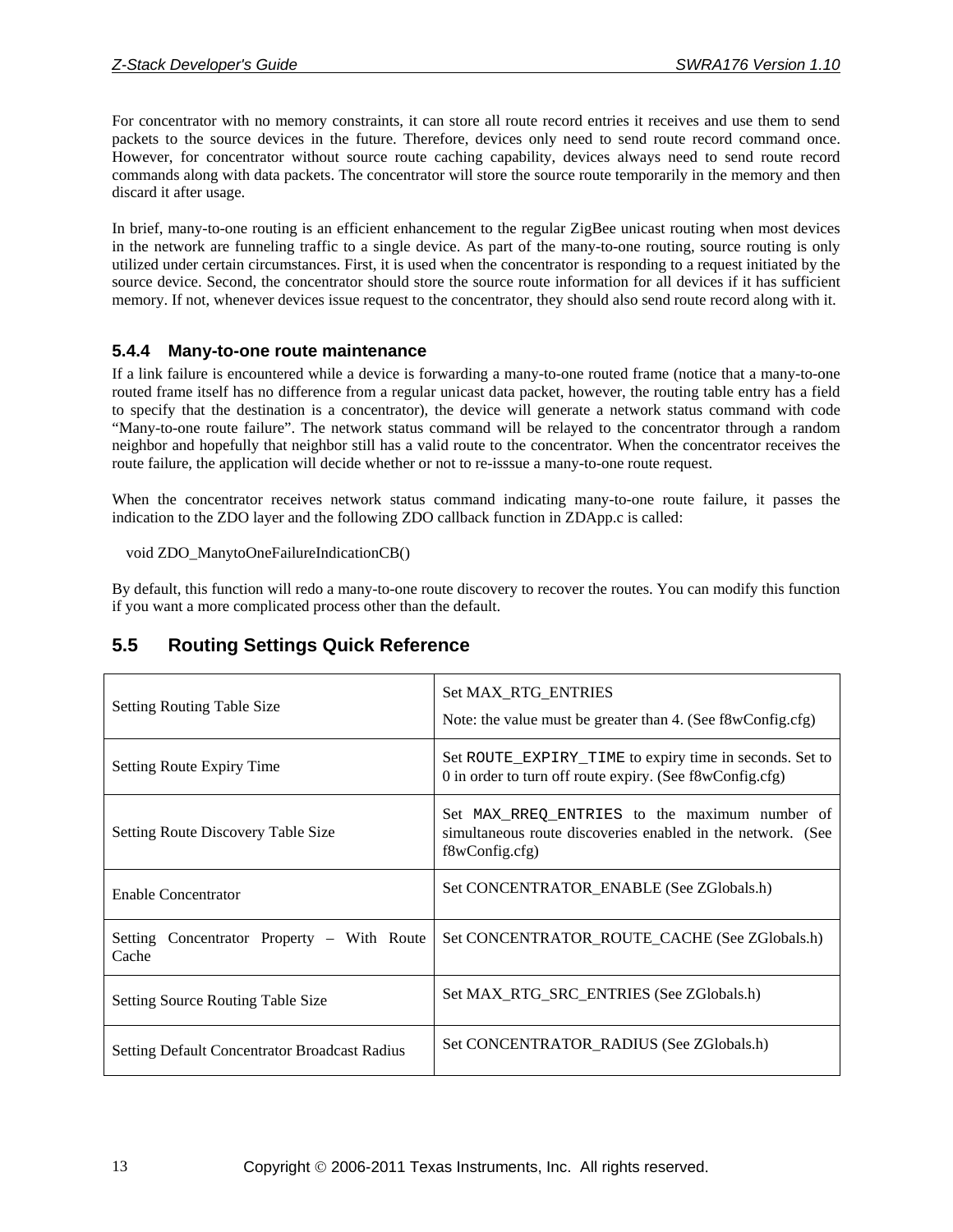# **6. ZDO Message Requests**

<span id="page-17-0"></span>The ZDO module provides functions to send ZDO service discovery request messages and receive ZDO service discovery response messages. The following flow diagram illustrates the function calls need to issue an IEEE Address Request and receive the IEEE Address Response for an application.



**Figure 3: ZDO IEEE Address Request and Response**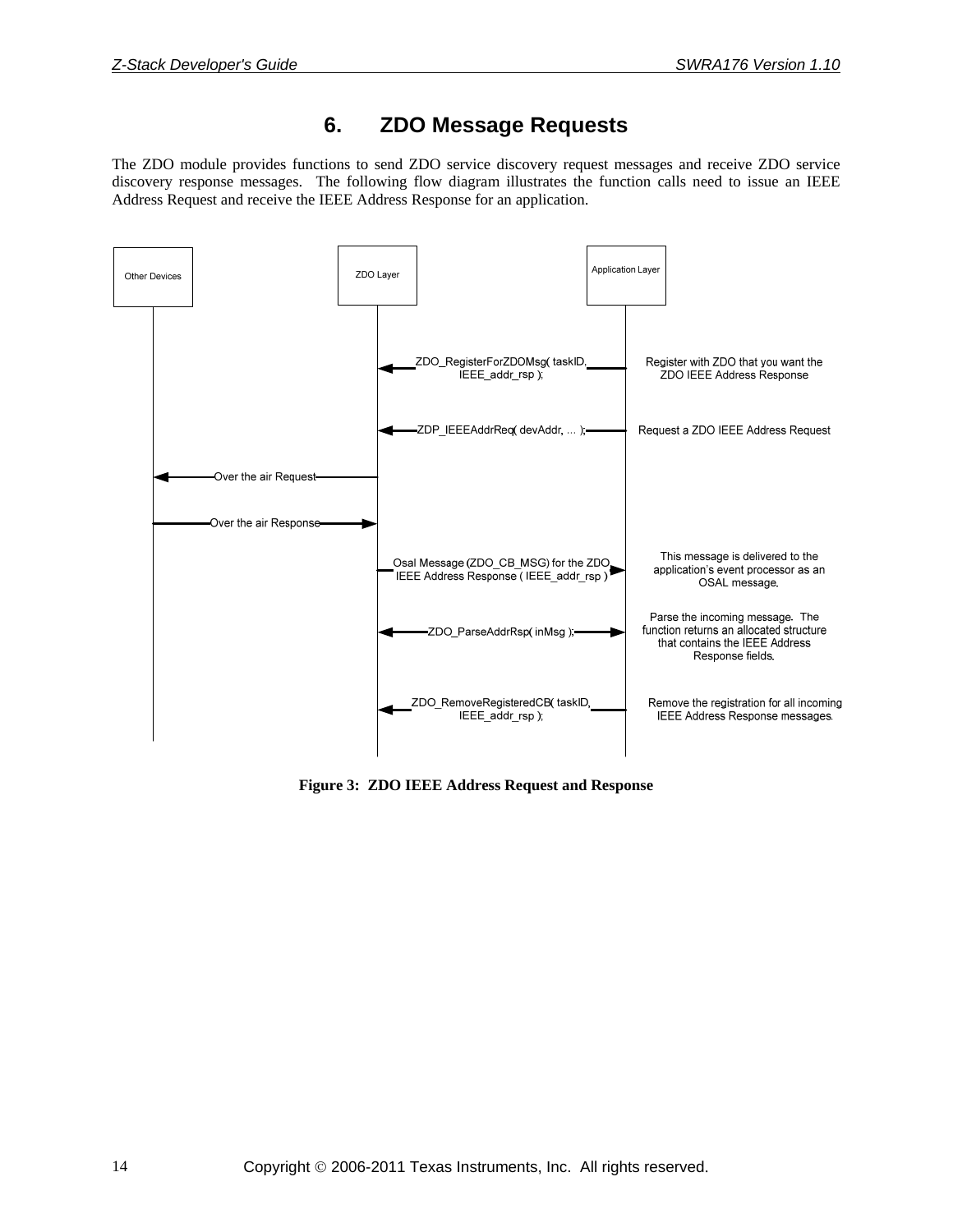In the following example, an application would like to know when any new devices join the network. The application would like to receive all ZDO Device Announce (Device\_annce) messages.



**Figure 4: ZDO Device Announce delivered to an application**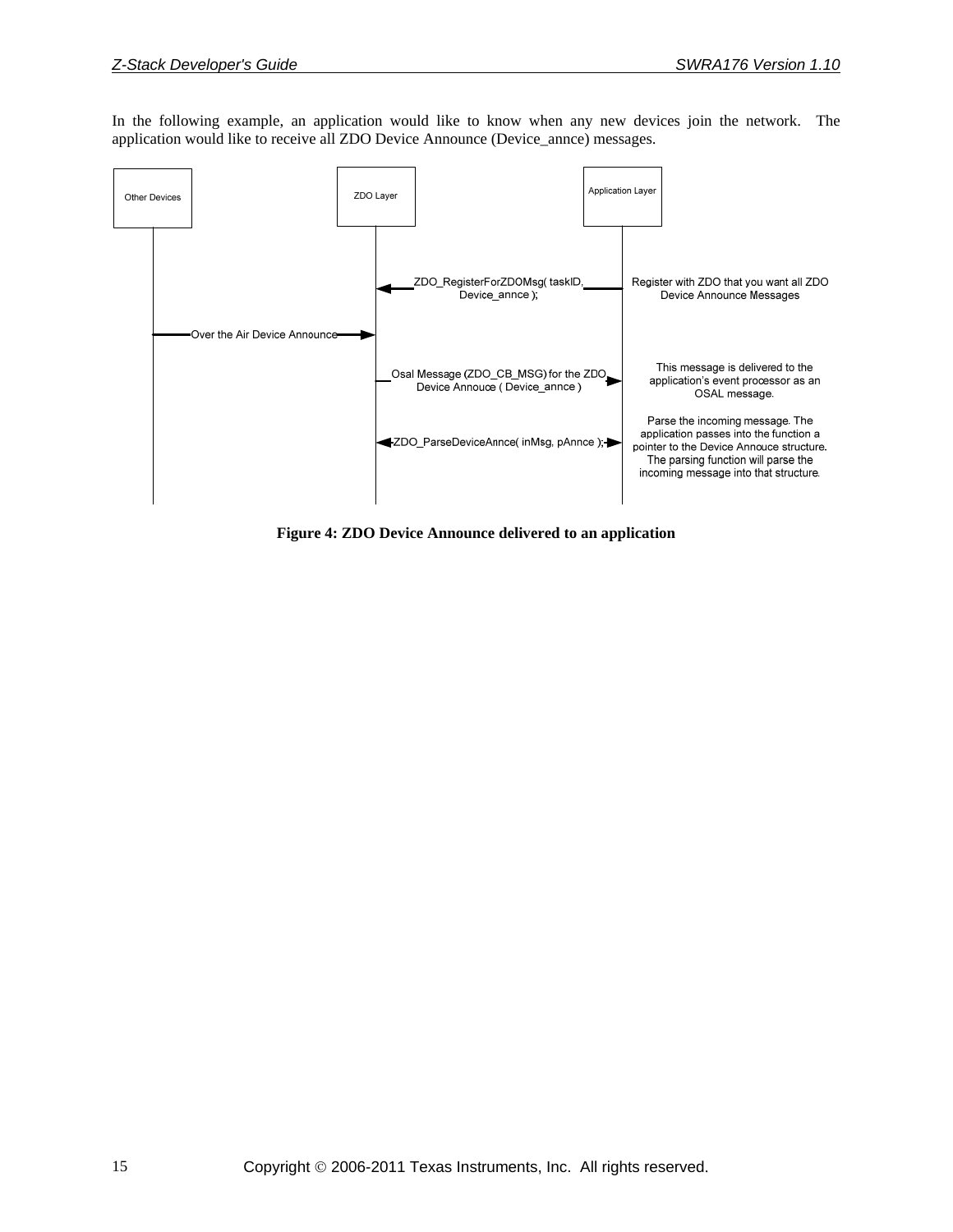# **7. Portable Devices**

<span id="page-19-0"></span>End devices are automatically portable. Meaning that when an end device detects that its parent isn't responding (out of range or incapacitated) it will try to rejoin the network (joining a new parent). There are no setup or compile flags to setup this option.

The end device detects that a parent isn't responding either through polling (MAC data requests) failures and/or through data message failures. The sensitivity to the failures (amount of consecutive errors) is controlled by MAX POLL FAILURE RETRIES, which is changeable in f8wConfig.cfg (the higher the number – the less sensitive and the longer it will take to rejoin).

When the network layer detects that its parent isn't responding, it will call ZDO SyncIndicationCB(), which will initiate a "rejoin". The rejoin process will first orphan-scan for an existing parent, then scan for a potential parent and rejoin (network rejoin command) the network with the potential parent.

In a secure network, it is assumed that the device already has a key and a new key isn't issued to the device.

In a ZigBee PRO network, the end device's short address is retained when it moves from parent to parent. In a ZigBee network, because of the tree addressing, the new parent will give the end device a new address. In either case, routes to the moved end device have to be re-established either automatically (as the old one fails) or intentionally (by the application).

# **8. End-to-end acknowledgements**

<span id="page-19-1"></span>For non-broadcast messages, there are basically 2 types of message retry: end-to-end acknowledgement (APS ACK) and single-hop acknowledgement (MAC ACK). MAC ACKs are always on by default and are usually sufficient to guarantee a high degree of reliability in the network. To provide additional reliability, as well as to enable the sending device get confirmation that a packet has been delivered to its destination, APS acknowledgements may be used.

APS acknowledgement is done at the APS layer and is an acknowledgement system from the destination device to the source device. The sending device will hold the message until the destination device sends an APS ACK message indicating that it received the message. This feature can be enabled/disabled for each message sent with the options field of the call to AF\_DataRequest(). The options field is a bit map of options, so OR in AF\_ACK\_REQUEST to enable APS ACK for the message that you are sending. The number of times that the message is retried (if APS ACK message isn't received) and the timeout between retries are configuration items in f8wConfig.cfg. APSC\_MAX\_FRAME\_RETRIES is the number of retries the APS layer will send the message if it doesn't receive an APS ACK before giving up. APSC\_ACK\_WAIT\_DURATION\_POLLED is the time between retries.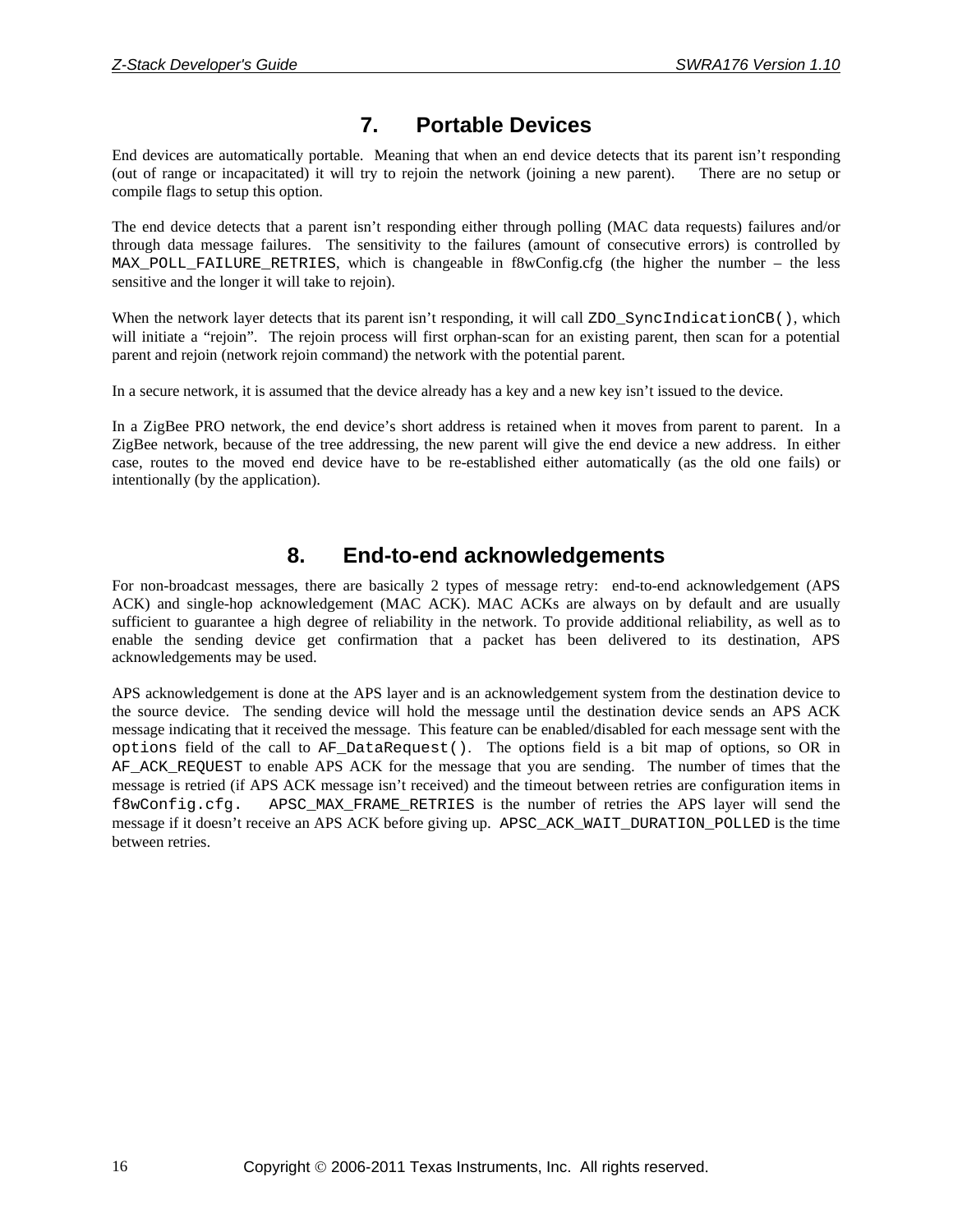# **9. Miscellaneous**

# <span id="page-20-1"></span><span id="page-20-0"></span>**9.1 Configuring channel**

Every device must have a DEFAULT\_CHANLIST (in f8wConfig.cfg) that controls the channel selection. For a ZigBee coordinator, this list will be used to scan for a channel with the least amount of noise. For ZigBee Routers and End Devices, this list will be used to scan for existing networks to join.

# <span id="page-20-2"></span>**9.2 Configuring the PAN ID and network to join**

This is an optional configuration item to control which network a ZigBee Router or End Device will join. The ZDO\_CONFIG\_PAN\_ID parameter in f8wConfig.cfg can be set to a value (between 0 and 0xFFFE). A coordinator will use this value as the PANId of the network that it starts. A router or end-device will only join a network that has a PANId configured in this parameter. To turn this feature off, set the parameter to a value of 0xFFFF.

For further control of the joining procedure, the ZDO NetworkDiscoveryConfirmCB function in the ZDApp.c should be modified. ZDO\_NetworkDiscoveryConfirmCB() is called when the network layer has finished with the Network Discovery process [started by calling NLME NetworkDiscoveryRequest() defined in the Stack API document].

# <span id="page-20-3"></span>**9.3 Maximum payload size**

The maximum payload size for an application is based on several factors. The MAC layer provides a constant payload length of 116 (can be changed in f8wConfig.cfg – MAC\_MAX\_FRAME\_SIZE). The NWK layer requires a fixed header size, one size with security and one without security. The APS layer has a required, but variable, header size based on a variety of settings, including the ZigBee Protocol Version, APS frame control settings, etc. Ultimately, the user does not have to calculate the maximum payload size using the aforementioned factors. The AF module provides an API that allows the user to query the stack for the maximum payload size, or the maximum transport unit (MTU). The user can call the function, "afDataReqMTU" (see "af.h") which will return the MTU, or maximum payload size.

```
typedef struct 
{ 
 uint8 kvp;
  APSDE_DataReqMTU_t aps; 
} afDataReqMTU_t; 
uint8 afDataReqMTU( afDataReqMTU_t* fields )
```
Currently the only field that should be set in the "afDataReqMTU $t$ " structure is "kvp", which indicates whether KVP is being used and this field should be set to FALSE. The "aps" field is reserved for future use.

# <span id="page-20-4"></span>**9.4 Leave Network**

The ZDO Management implements the function, "ZDO\_ProcessMgmtLeaveReq", which offers access to the "NLME-LEAVE.request" primitive. The "NLME-LEAVE.request" allows a device to remove itself or remove a child device. The "ZDO\_ProcessMgmtLeaveReq" removes the device based on the provided IEEE address. If a device removes itself, it will wait for approximately 5 seconds and then reset. Once the device resets, it will come back up in an idle state. It will not attempt to associate or rejoin. If a device removes a child device it will remove the device from the local "association table". The NWK address will only be reused in the case where a child device is a ZigBee End Device. In the case of a child ZigBee Router, the NWK address will not be reused. If the parent of a child device leaves the network, the child will stay on the network.

Although the "NLME-LEAVE.request" offers several optional parameters, ZigBee 2007 (as well as Texas Instrument's current implementation) limits the use of these parameters. Currently, the optional parameters ("RemoveChildren", "Rejoin", and "Silent") should be set to the default values used in "ZDO\_ProcessMgmtLeaveReq". If these values are changed unexpected results may occur.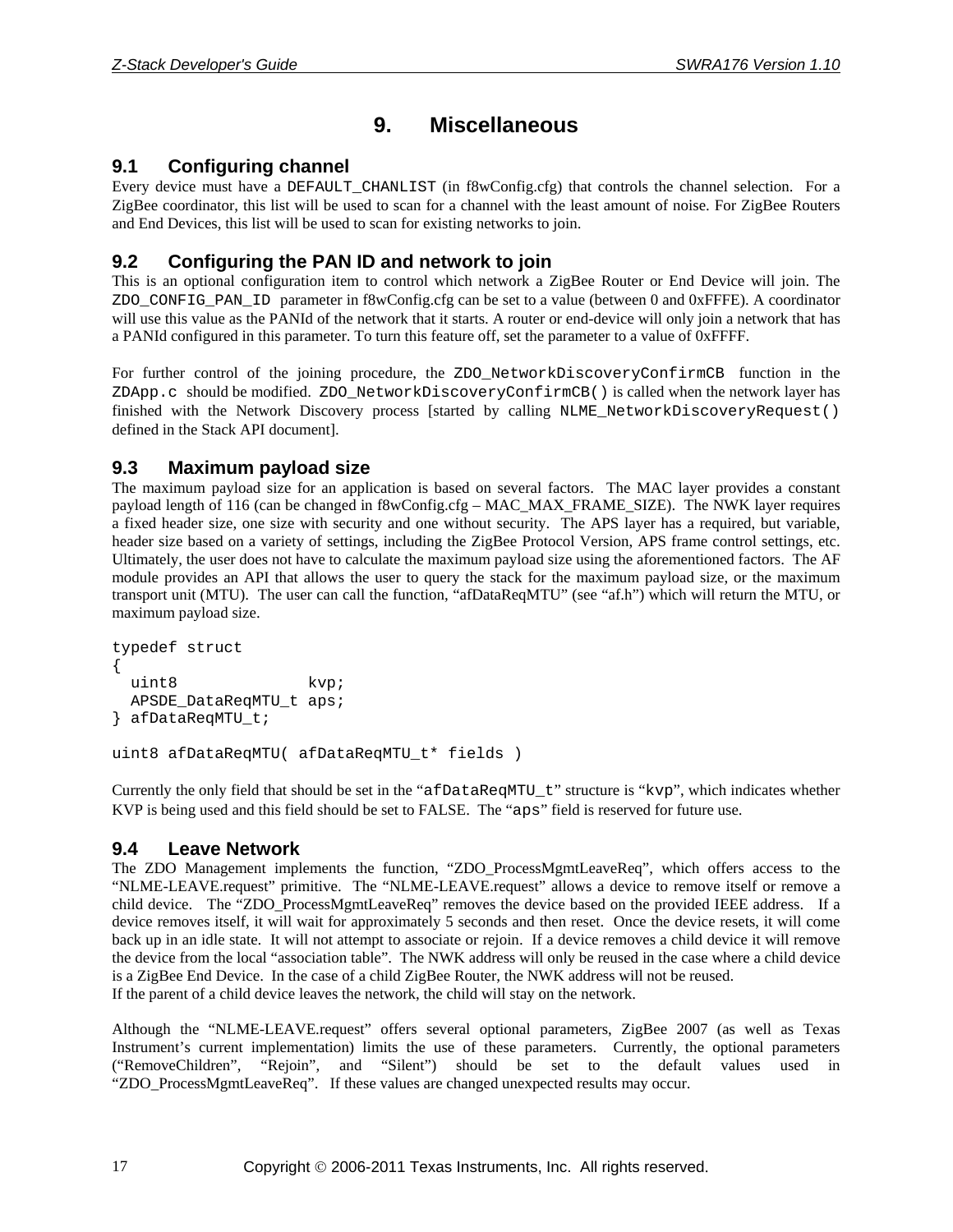### <span id="page-21-0"></span>**9.5 Descriptors**

All devices in a ZigBee network have descriptors that describe that type of device and its applications. This information is available to be discovered by other devices in the network.

Configuration items are setup and defined in ZDConfig.c and ZDConfig.h. These 2 files also contain the Node, Power Descriptors and default User Descriptor. Make sure to change these descriptors to define your device.

### <span id="page-21-1"></span>**9.6 Non-Volatile Memory Items**

### <span id="page-21-2"></span>**9.6.1 Global Configuration Non-Volatile Memory**

Global device configuration items are stored in ZGlobal.c, things like PAN ID, key information, network settings. The default values for most of these items are stored in f8wConfig.cfg. These items are stored in RAM and accessed throughout ZStack. To store and restore these items from non-volatile memory include the NV\_INIT compile flag in your project.

### <span id="page-21-3"></span>**9.6.2 Network Layer Non-Volatile Memory**

A ZigBee device has lot of state information that needs to be stored in non-volatile memory so that it can be recovered in case of an accidental reset or power loss. Otherwise, it will not be able to rejoin the network or function effectively.

To enable this feature include the NV\_RESTORE compile option. Note that this feature must usually be always enabled in a real ZigBee network. The ability to turn it off is only intended to be used in the development stage. The ZDO layer is responsible for the saving and restoring of the Network Layer's vital information. This includes

the Network Information Base (NIB - Attributes required to manage the network layer of the device); the list of child and parent devices, and the table containing the application bindings. Also, if security is used, some information like the frame counters will be stored.

When a device starts up after a reset, this information is restored into the device. This information is used to restore the device in the network if the device is reset. In ZDApp\_Init, a call to NLME\_RestoreFromNV() instructs the network layer to restore its network state from values stored in NV. This function call will also initialize the NV space needed for the network layer if the space isn't already established.

#### <span id="page-21-4"></span>**9.6.3 Application Non-Volatile Memory**

NV can also be used to save information specific to the application and the User Descriptor is a good example. The NV item ID for the User Descriptor is ZDO\_NV\_USERDESC (defined in ZComDef.h).

In ZDO\_DefaultUserDescriptor() [which is called from ZDApp\_Init()], osal\_nv\_item\_init() is called to initialize the NV space needed for the User Descriptor. If this is the first time that this function is called for this NV item, the init function will reserve the space for the User Descriptor and set the default value to ZDO\_DefaultUserDescriptor.

Then when the NV stored User Descriptor is needed, as in ZDO\_ProcessUserDescReq() (in ZDObject.c), it calls osal\_nv\_read() to get the User Descriptor from NV.

To update the User Descriptor in NV, as in ZDO\_ProcessUserDescSet() (in ZDObject.c), it calls osal\_nv\_write() to set the updated User Descriptor in NV.

Remember: the NV items are each unique and if your application creates its own NV item is must select an ID from the application value range  $(0x0401 - 0x0$ FFF).

### <span id="page-21-5"></span>**9.7 Asynchronous Links**

An asynchronous link occurs when a node can receive packets from another node but it can't send packets to that node. Whenever this happens, this link is not a good link to route packets.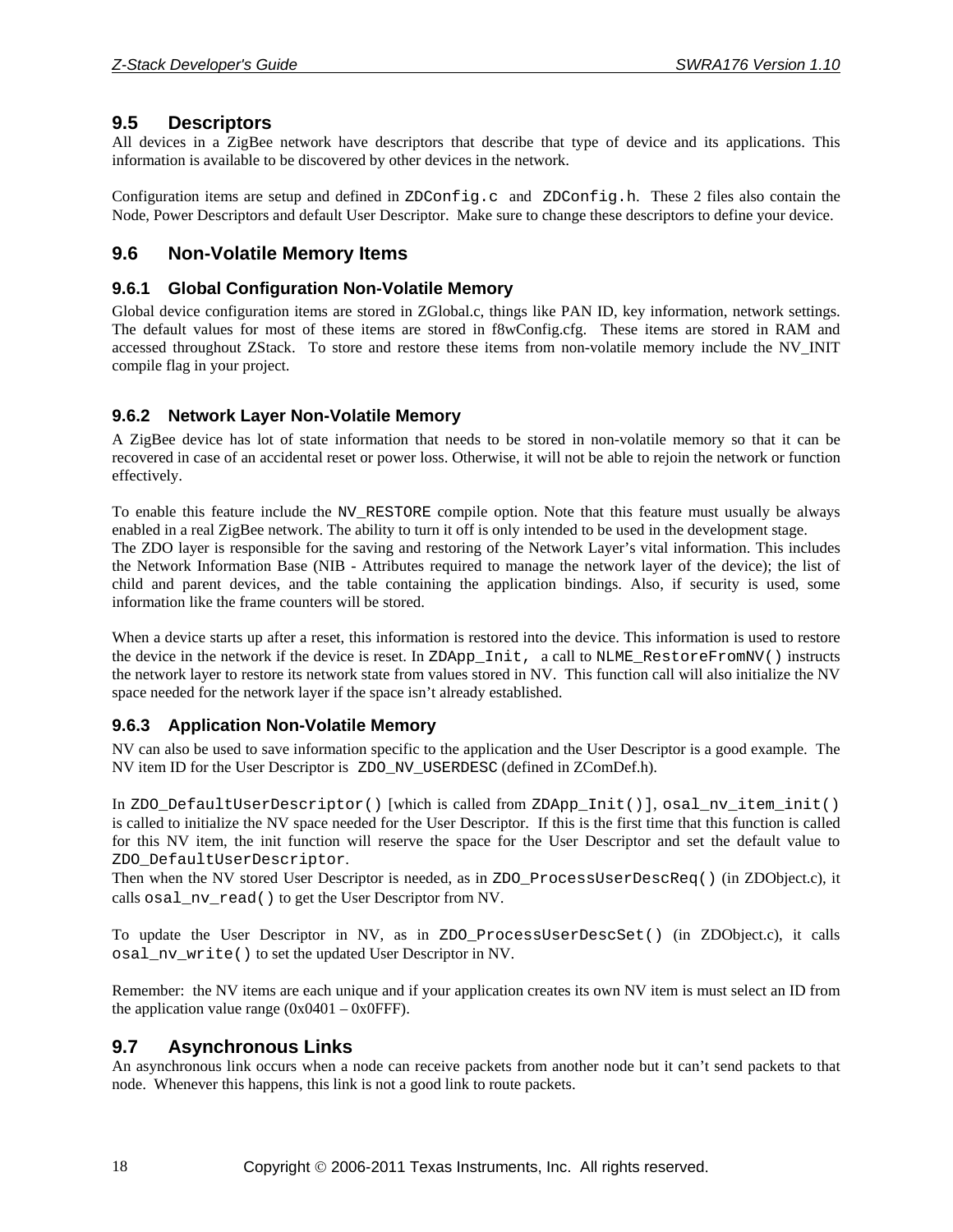In ZigBee PRO, this problem is overcome by the use of the Network Link Status message. Every router in a ZigBee PRO network sends a periodic Link Status message. This message is a one hop broadcast message that contains the sending device's neighbor list. The idea is this – if you receive your neighbor's Link Status and you are either missing from the neighbor list or your receive cost is too low (in the list), you can assume that the link between you and this neighbor is an asynchronous link and you should not use it for routing.

To change the time between Link Status messages you can change the compile flag NWK\_LINK\_STATUS\_PERIOD, which is used to initialize \_NIB.nwkLinkStatusPeriod. You can also change \_NIB.nwkLinkStatusPeriod directly. Remember that only PRO routers send the link status message and that every router in the network must have the same Link Status time period.

\_NIB.nwkLinkStatusPeriod contains the number of seconds between Link Status messages.

Another parameter that affects the Link Status message is \_NIB.nwkRouterAgeLimit (defaulted to NWK\_ROUTE\_AGE\_LIMIT). This represents the number of Link Status periods that a router can remain in a device's neighbor list, without receiving a Link Status from that device, before it becomes aged out of the list. If we haven't received a Link Status message from a neighbor within (\_NIB.nwkRouterAgeLimit \_NIB.nwkLinkStatusPeriod), we will age the neighbor out and assume that this device is missing or that it's an asynchronous link and not use it.

#### <span id="page-22-0"></span>**9.8 Multicast Messages**

This feature is a ZigBee PRO only feature (must have ZIGBEEPRO as a compile flag). This feature is similar to sending to an APS Group, but at the network layer.

 A multicast message is sent from a device to a group as a MAC broadcast message. The receiving device will determine if it is part of that group: if it isn't part of the group, it will decrement the non-member radius and rebroadcast; if it is part of the group it will first restore the group radius and then rebroadcast the message. If the radius is decremented to 0, the message isn't rebroadcast.

The difference between multicast and APS group messages can only be seen in very large networks where the nonmember radius will limit the number of hops away from the group.

\_NIB.nwkUseMultiCast is used by the network layer to enable multicast (default is TRUE if ZIGBEEPRO defined) for all Group messages, and if this field is FALSE the APS Group message is sent as a normal broadcast network message.

zgApsNonMemberRadius is the value of the group radius and the non-member radius. This variable should be controlled by the application to control the broadcast distribution. If this number is too high, the effect will be the same as an APS group message. This variable is defined in ZGlobals.c and ZCD\_NV\_APS\_NONMEMBER\_RADIUS (defined in ZComDef.h) is the NV item.

### <span id="page-22-1"></span>**9.9 Fragmentation**

Message Fragmentation is a process where a large message – too large to send in one APS packet – is broken down and transmitted as smaller fragments. The fragments of the larger message are then reassembled by the receiving device.

To turn on the APS Fragmentation feature in your Z-Stack project include the ZIGBEE\_FRAGMENTATION compile flag. In the same applications, this compile flag will include the APS Fragmentation task [APSF\_Init() and APSF\_ProcessEvent()]. If you have an existing application, copy the code in the OSAL\_xxx.c (ie. OSAL\_GenericApp.c) sample application file – search for ZIGBEE\_FRAGMENTATION.

When APS Fragmentation is turned on, sending a data request with a payload larger than a normal data request payload will automatically trigger fragmentation.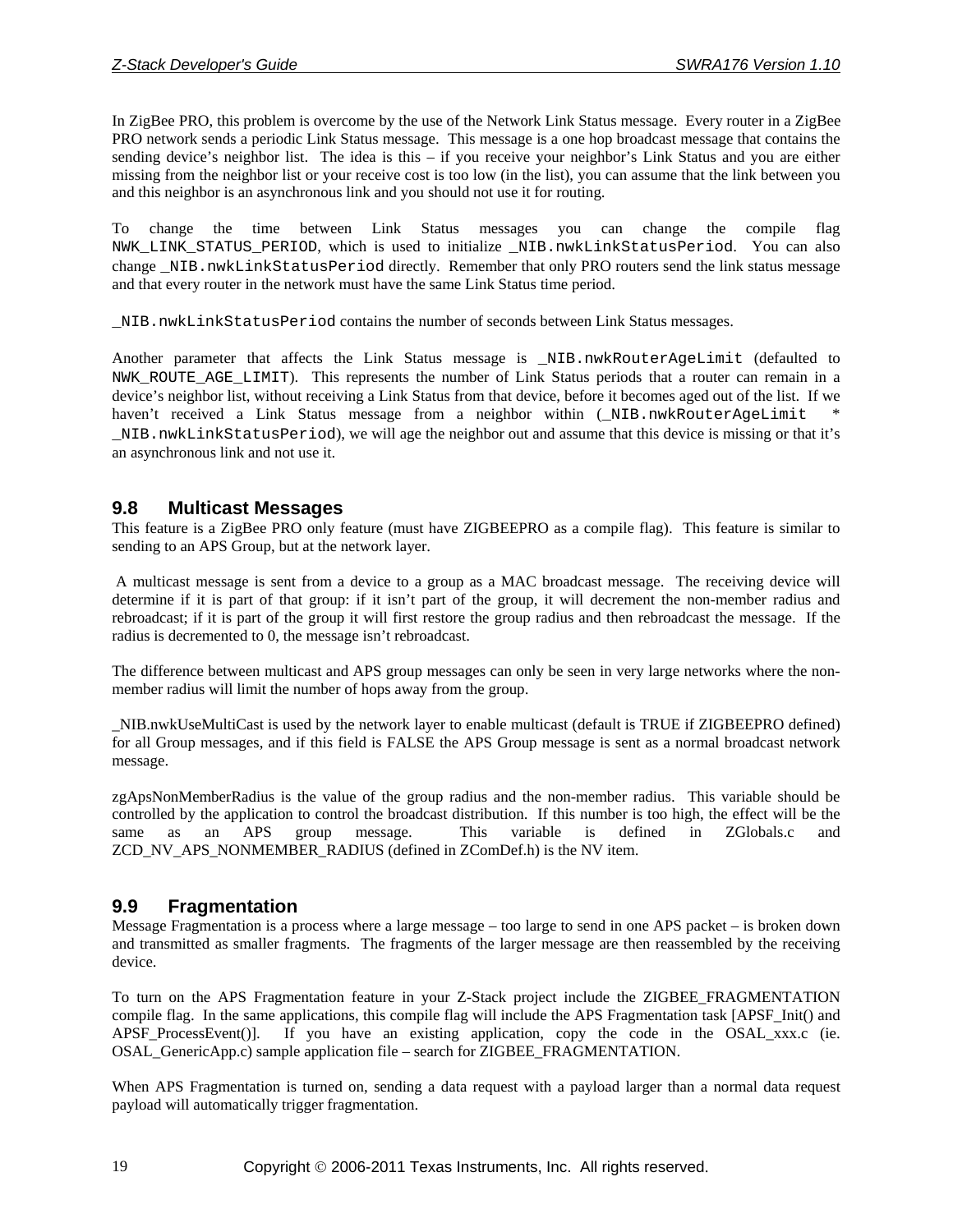There are a couple of fragmentation control variables that the application (or profile) can set/change (defined in ZGlobals.c):

- zgApscMaxWindowSize The size of a tx window when using fragmentation. This is the number of fragments that are sent before an APS Fragmentation ACK is expected. So, if the message is broken up into 10 fragments and the max window size is 5 then an ACK will be sent by the receiving device after 5 fragments are received. ZCD\_NV\_APSF\_WINDOW\_SIZE is the NV item for this variable. If one packet of the window size isn't received, the ACK is not sent and all the packets (within that window) are resent.
- zgApsInterframeDelay The delay between fragments within a window. This is used by the sending device. ZCD\_NV\_APSF\_INTERFRAME\_DELAY is the NV item for this variable.

It is recommended that the application/profile update the MaxInTransferSize and MaxOutTransferSize of the ZDO Node Descriptor for the device [ZDConfig\_UpdateNodeDescriptor() in ZDConfig.c]. This fields are initialized with MAX\_TRANSFER\_SIZE (defined in ZDConfig.h). These values are not used in the APS layer as maximums, they are information only.

### <span id="page-23-0"></span>**9.9.1 Quick Reference**

| Compile flag to activate the feature    | ZIGBEE_FRAGMENTATION                         |
|-----------------------------------------|----------------------------------------------|
| Maximum fragments in a window           | zgApscMaxWindowSize (defined in ZGlobals.h)  |
| Interframe delay                        | zgApsInterframeDelay (defined in ZGlobals.h) |
| Application/Profile maximum buffer size | MAX_TRANSFER_SIZE (defined in ZDConfig.h)    |

# <span id="page-23-1"></span>**9.10 Extended PAN IDs**

There are two Extended PAN IDs used in the Z-Stack:

- *zgApsUseExtendedPANID*: This is the 64-bit PAN identifier of the network to join or form. This corresponds to the ZCD\_NV\_APS\_USE\_EXT\_PANID NV item.
- *zgExtendedPANID*: This is the 64-bit extended PANID of the network to which the device is joined. If it has a value of 0x00000000000000000, then the device is not connected to a network. This corresponds to the ZCD\_NV\_EXTENDED\_PAN\_ID NV item.

When a device starts up, it checks the value of *zgExtendedPANID*. If *zgExtendedPANID* has a non-zero value, then the device assumes it has all the network parameters required to operate on a network.

If the device finds it is not connected to a network, then it checks to see if it's configured to become a ZigBee coordinator. If it's configured as a coordinator, then it will form a network using *zgApsUseExtendedPANID* if *zgApsUseExtendedPANID* has a non-zero value. If *zgApsUseExtendedPANID* is 0x0000000000000000, then the device will use its 64-bit Extended Address to form the network.

When the device is not the designated coordinator and *zgApsUseExtendedPANID* has a non-zero value, then it will attempt to rejoin the network specified in *zgApsUseExtendedPANID*. The device will join only the specified network and the procedure will fail if that network is found to be inaccessible. If *zgApsUseExtendedPANID* is equal to 0x0000000000000000, then the device will join the best available network.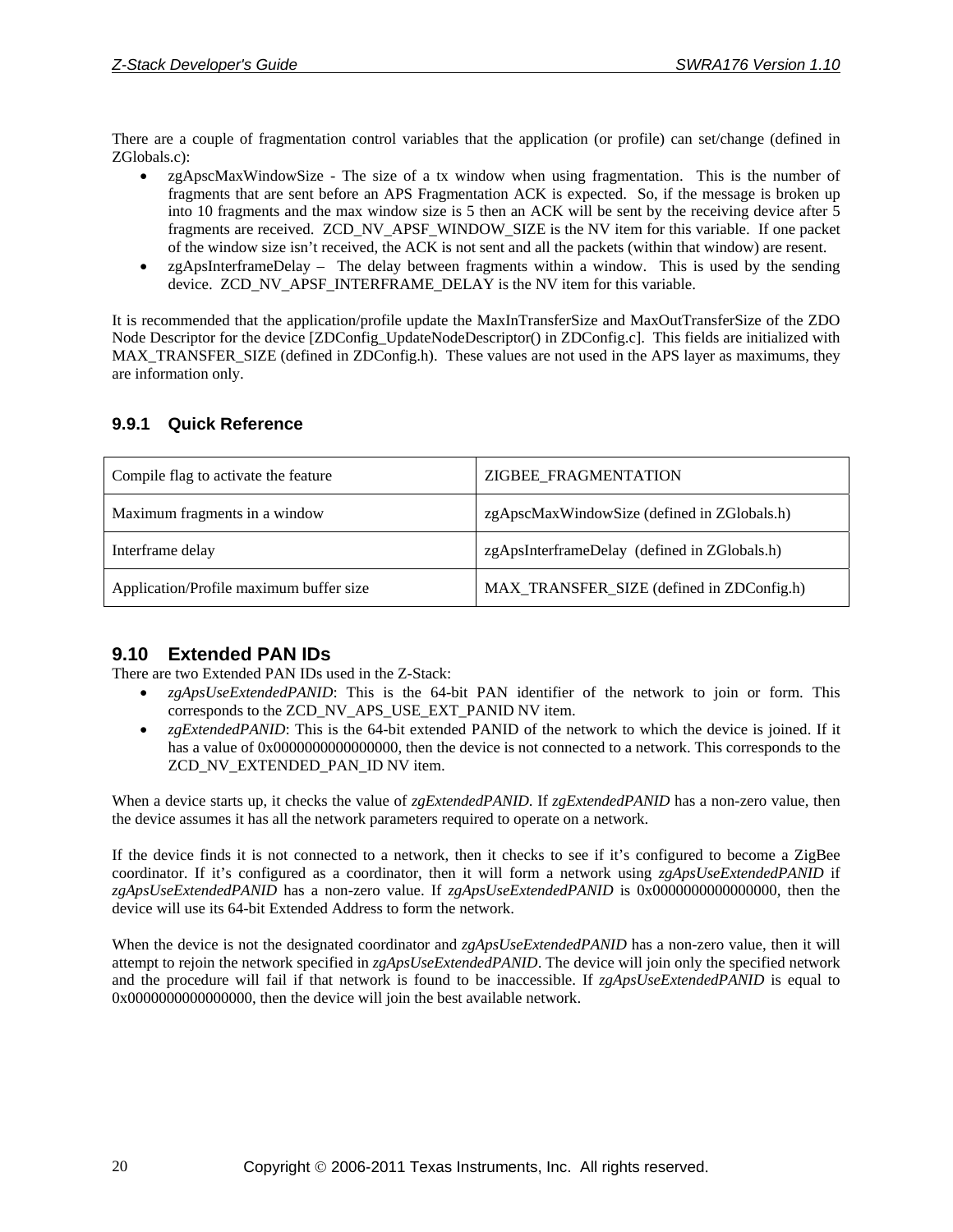# **10. Security**

### <span id="page-24-1"></span><span id="page-24-0"></span>**10.1 Overview**

ZigBee security is built with the AES block cipher and the CCM\* mode of operation as the underlying security primitive. AES/CCM\* security algorithms were developed by external researchers outside of ZigBee Alliance and are also used widely in other communication protocols.

ZigBee offers the following security features:

- Infrastructure security
- Network access control
- Application data security

### <span id="page-24-2"></span>**10.2 Configuration**

In order to have a secure network, first all device images must be built with the preprocessor flag SECURE set equal to 1. This can be found in the "f8wConfig.cfg" file.

The default key (defaultKey in nwk\_globals) can be preconfigured on each device in the network or it can be configured only on the coordinator and distributed to each device over-the-air as it joins the network. This is chosen via the zgPreConfigKeys option in "ZGlobals.c" file. If it is set to TRUE, then the value of default key must be preconfigured on each device ( to the exact same value ). If it is set to FALSE, then the default key parameter needs to be set only on the coordinator device. Note that in the latter case, the key will be distributed to each joining device over-air. So there is a *"moment of vulnerability"* during the joining process during which an adversary can determine the key by listening to the on-air traffic and compromise the network security.

### <span id="page-24-3"></span>**10.3 Network access control**

In a secure network, the trust center (coordinator) is informed when a device joins the network. The coordinator has the option of allowing that device to remain on the network or denying network access to that device.

The trust center may use any logic to determine if the device should be allowed into the network or not. One option is for the trust center to only allow devices to join during a brief time window. This may be possible, for example, if the trust center has a "push" button. When the button is pressed, it could allow any device to join the network for a brief time window. Otherwise all join requests would be rejected. A second possible scenario would be to configure the trust center to accept (or reject) devices based on their IEEE addresses.

This type of policy can be realized by modifying the *ZDSecMgrDeviceValidate()* function found in the "ZDSecMgr.c" module.

# <span id="page-24-4"></span>**10.4 Key Updates**

The Trust Center can update the common Network key at its discretion. Application developers have to modify the Network key update policy. The default Trust Center implementation can be used to suit the developer's specific policy. An example policy would be to update the Network key at regular periodic intervals. Another would be to update the NWK key upon user input (like a button-press). The ZDO Security Manager (ZDSecMgr.c) API provides this functionality via *ZDSecMgrUpdateNwkKey()* and *ZDSecMgrSwitchNwkKey()*. *ZDSecMgrUpdateNwkKey()* allows the Trust Center to broadcast a new Network key to all devices on the network. At this point the new Network key is stored as an alternate key in all devices. Once the Trust Center calls *ZDSecMgrSwitchNwkKey()*, a network wide broadcast will trigger all devices to use their alternate key.

# <span id="page-24-5"></span>**10.5 Smart Energy Secure Joining**

The Smart Energy Profile requires that all devices have a pre-configured Trust Center Link Key (TCLK) and that the network key is delivered to joining devices secured with that link key. There are basically 2 joining scenarios for a Smart Energy Profile device.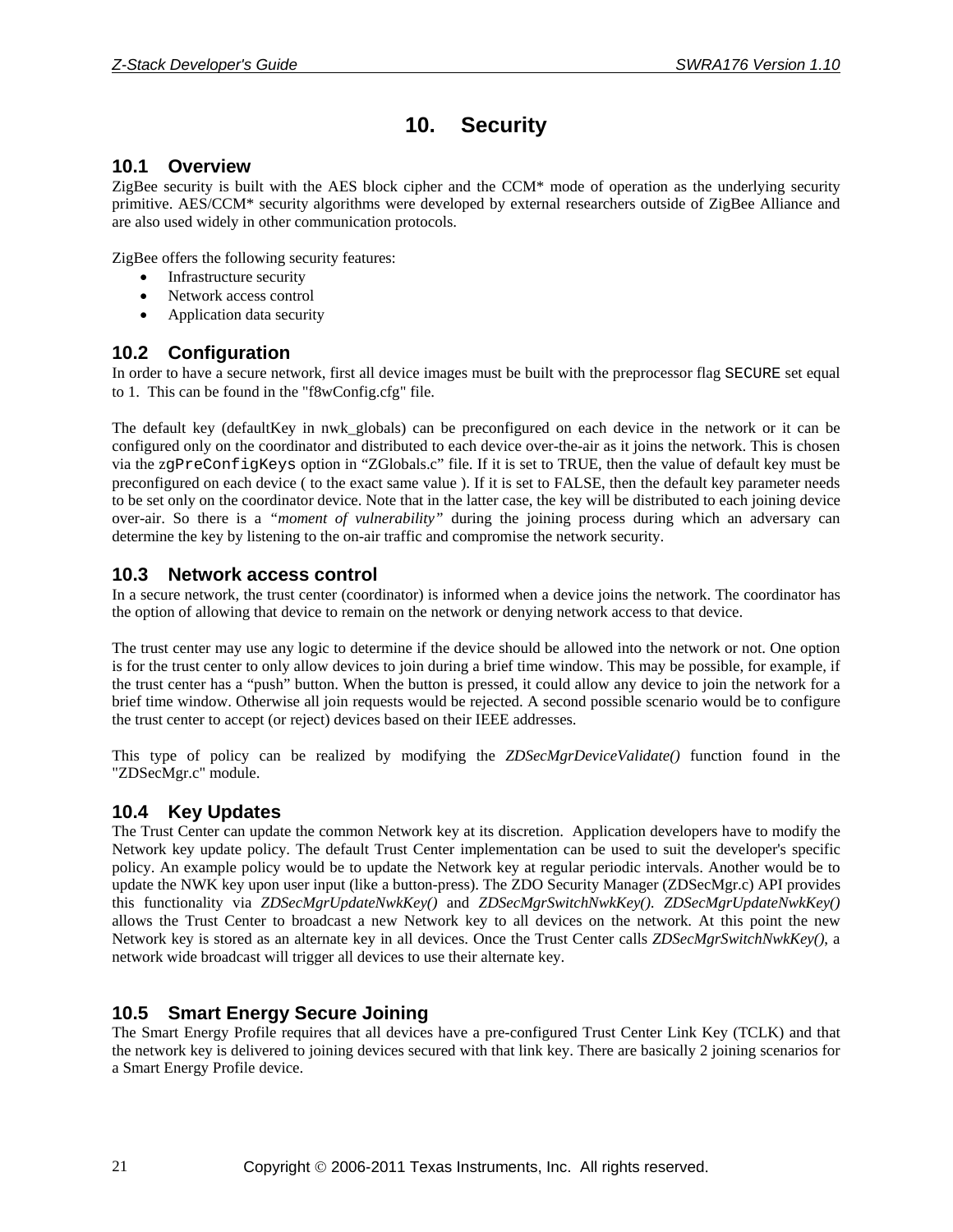When a device joins the network, but its parent isn't the Trust Center, the transport key command is tunneled from the Trust Center, through the parent of the joining device, to the joining device. The joining procedure is illustrated in the following figure. Notice that the APS Update Device command sent from the parent to the trust center is network layer encrypted. The APS Tunnel Command with APS Transport Key command as the payload is also network layer encrypted but the payload is APS layer encrypted with the trust center link key between the trust center and the joining device. Finally, The APS Transport Key command forwarded from the parent to the joining device is APS encrypted with the trust center link key between the trust center and the joining device.



**Figure 5: Smart Energy Secure Joining – Parent is not the Trust Center** 

When a device joins the network, and its parent is the Trust Center, the transport key command is encrypted in the pre-configured Trust Center Link key.



**Figure 6: Smart Energy Secure Joining – Parent is the Trust Center** 

To enable the Smart Energy Secure Joining feature, set SECURE=1 in f8wConfig.cfg and include the SE\_PROFILE compile flag. Also, there are needed compiler flags, global variables (ZGlobals) and NV Items.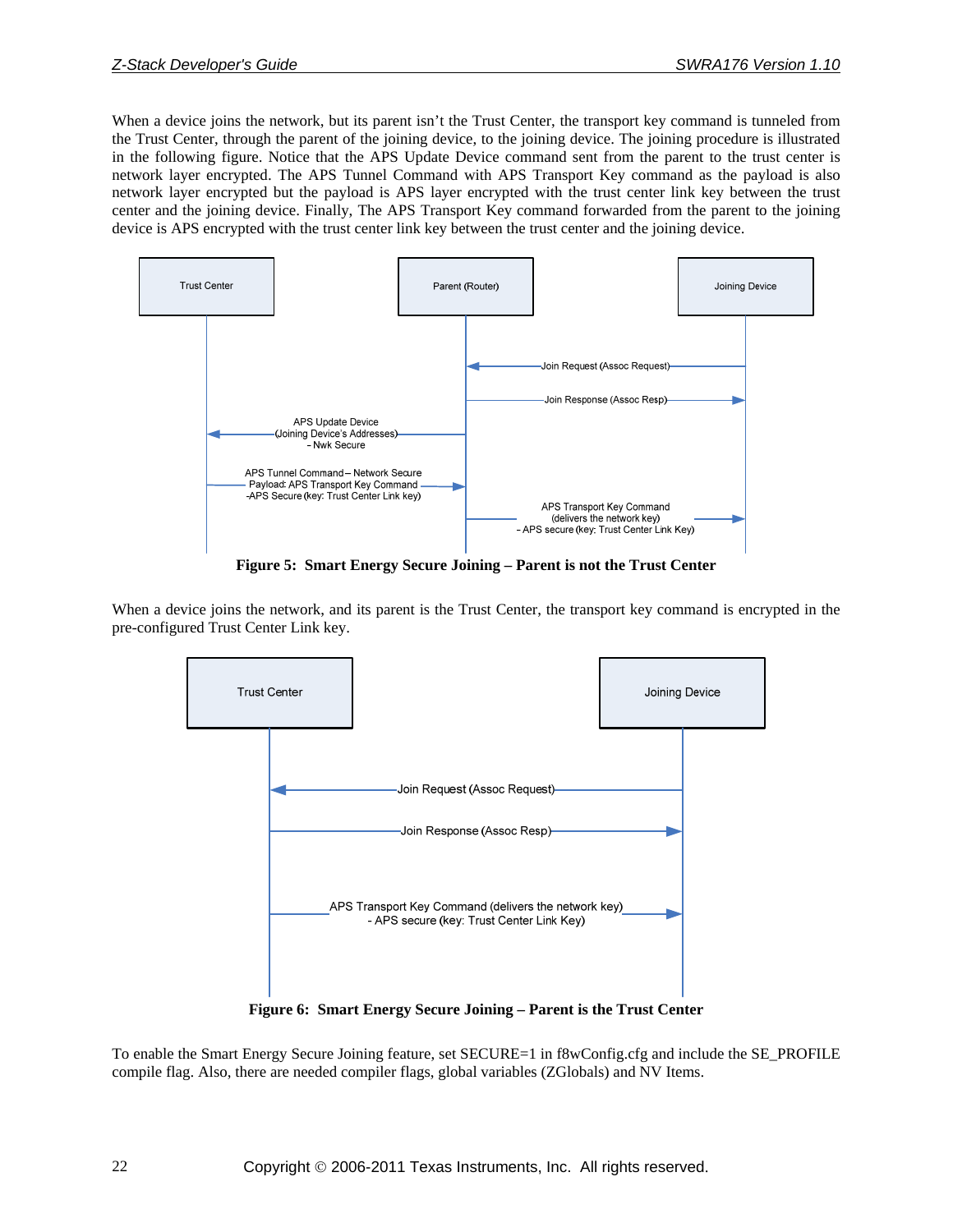There are two modes in using smart energy secure joining: Multiple Key Mode and Single Key Mode. In multiple key mode, unique pre-configured trust center link keys are used between the trust center and each individual device joining the network. Multiple key mode is required by the recommended secure procedure in ZigBee SE profile Specification. In single key mode, all devices are using the same pre-configured trust center link key to join the network. The single key mode provides a simplified alternative procedure to set up the network. It can be used for testing and debugging purpose.

To start the network using Multiple Key Mode:

- Set zgUseDefaultTCLK=FALSE (defined in ZGlobals). The NV item for this global is ZCD\_NV\_USE\_DEFAULT\_TCLK (defined in ZComDef.h).
- Set compile time option ZDSECMGR TC\_DEVICE\_MAX to the maximum number of devices joining the network. Notice that it has to be no more than 255, as only 255 continuous NV ID space is reserved for preconfigured trust center link keys.
- All preconfigured trust center links keys are stored as separate NV items. The NV item ids range from ZCD\_NV\_TCLK\_TABLE\_START to ZCD\_NV\_TCLK\_TABLE\_START+ ZDSECMGR\_TC\_DEVICE\_MAX-1. Preconfigured trust center link keys are set by configuring the NV

| items using SYS_OSAL_NV_WRITE for the attributes listed below: | ZDSECMGR_TC_DEVICE_MAX-1. Preconfigured trust center link keys are set by configuring the NV |
|----------------------------------------------------------------|----------------------------------------------------------------------------------------------|
|                                                                |                                                                                              |

| Attribute | Description                                     | Value                                                                                       |
|-----------|-------------------------------------------------|---------------------------------------------------------------------------------------------|
| Id        | NV ID for the trust center link key.            | ZCD_NV_TCLK_TABLE_START plus an offset.                                                     |
| Len       | Length in bytes of the item.                    | 0x20                                                                                        |
| Offset    | The memory offset into the NV item.             | 0x0                                                                                         |
| Value     | The data array to be written to the<br>NV item. | Its byte format is listed in the following table. All<br>fields follow little endian first. |

Table for byte format of NV item value:

| Length          | 8 Octets                                                                                 | 16 Octets                                             | 4 Octets                                                | 4 Octets                                                |
|-----------------|------------------------------------------------------------------------------------------|-------------------------------------------------------|---------------------------------------------------------|---------------------------------------------------------|
| Attribute Field | <b>Extended Address</b>                                                                  | Key Data                                              | TX Frame Counter                                        | RX Frame Counter                                        |
| Description     | <b>Extended Address of</b><br>the peer devices<br>which shares the<br>preconfigured tclk | The<br>preconfigured<br>trust center link<br>key data | The tx frame<br>counter of the trust<br>center link key | The rx frame<br>counter of the trust<br>center link key |

- To remove a preconfigured trust center link key, simply write all zeros to the NV item.
- It is highly recommended to erase the entire flash before using the multiple key mode to make sure there is no existing NV item for the preconfigured trust center link keys.

To start the network using Single Key Mode:

- Set zgUseDefaultTCLK=TRUE (defined in ZGlobals). The NV item for this global is ZCD\_NV\_USE\_DEFAULT\_TCLK (defined in ZComDef.h).
- The default preconfigured trust center link key is written to NV item ZCD\_NV\_TCLK\_TABLE\_START if it has not been initialized yet. To differentiate the default preconfigured trust center link key, the extended address for default preconfigured trust center link key is all 0xFFs. The key data is initialized with defaultTCLinkKey (defined in nwk\_globals). The RX and TX frame counters are initialized to all zeros.
- The default preconfigured tclk can be changed by changing the key data, RX and TX frame counter fields in the NV item directly.
- It is highly recommended to erase the entire flash before using the single key mode to make sure there is no existing NV item for the default preconfigured trust center link key.
- To remove the default preconfigured trust center link key, simply write all zeros to that NV item.

Please note that the Single Key Mode and Multiple Key Mode shall be used exclusively.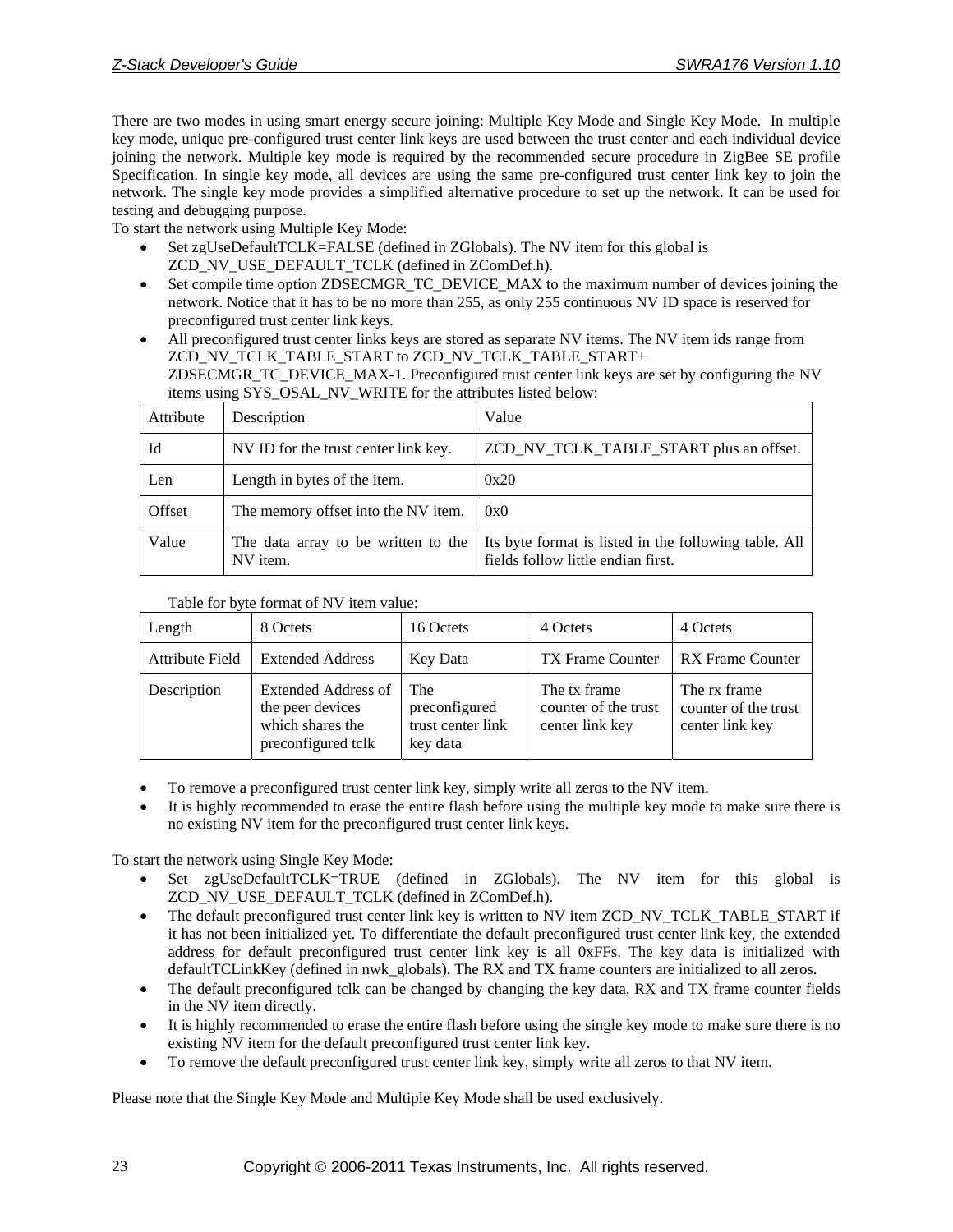### <span id="page-27-0"></span>**10.6 Security key data management**

Management and access of security keys in NV through MT commands is disabled by default. In order to have access to security key data, the compiler flag MT\_SYS\_KEY\_MANAGEMENT must be included in the project. *It is highly recommended to disable this compiler flag for production devices*, to prevent any potential vulnerability that comes from having direct access to security key data in NV.

NV IDs for security keys are defined in ZComDef.h and summarized in the table below. Active and Alternate Network keys are defined as individual items, while Trust Center, Application and Master keys each reserve a range of NV IDs, allowing up to 255 keys of each type.

| <b>Value</b>                   | <b>NV ID</b> | <b>Description</b>                  |
|--------------------------------|--------------|-------------------------------------|
| ZCD_NV_NWK_ACTIVE_KEY_INFO     | 0x003A       | <b>Active Network key</b>           |
| ZCD_NV_NWK_ALTERN_KEY_INFO     | 0x003B       | Alternate Network Key               |
| ZCD_NV_TCLK_TABLE_START        | 0x0101       | First element of TCLK table         |
| ZCD_NV_TCLK_TABLE_END          | 0x01FF       | Last element of TCLK table          |
| ZCD NV APS LINK KEY DATA START | 0x0201       | First element of APS Link Key table |
| ZCD NV APS LINK KEY DATA END   | 0x02FF       | Last element of APS Link Key table  |
| ZCD NV MASTER KEY DATA START   | 0x0301       | First element of Master Key table   |
| ZCD_NV_MASTER_KEY_DATA END     | 0x03FF       | Last element of Master Key table    |

# <span id="page-27-1"></span>**10.7 Quick Reference**

| Enabling security                                                                  | Set $SECURE = 1$ (in f8wConfig.cfg)                                                                                                                                                                                                       |
|------------------------------------------------------------------------------------|-------------------------------------------------------------------------------------------------------------------------------------------------------------------------------------------------------------------------------------------|
| Enabling preconfigured Network key                                                 | Set zgPreConfigKeys = TRUE (in ZGlobals.c)                                                                                                                                                                                                |
| Setting preconfigured Network key                                                  | Set defaultKey = $\{KEY\}$ (in nwk_globals.c)                                                                                                                                                                                             |
| Enabling/disabling joining permissions on the<br><b>Trust Center</b>               | Call ZDSecMgrPermitJoining() (in ZDSecMgr.c)                                                                                                                                                                                              |
| Specific device validation during joining                                          | Modify ZDSecMgrDeviceValidate (in ZDSecMgr.c)                                                                                                                                                                                             |
| Network key updates                                                                | Call ZDSecMgrUpdateNwkKey() and<br>ZDSecMgrSwitchNwkKey() (in ZDSecMgr.c)                                                                                                                                                                 |
| Enabling Smart Energy Secure Joining with<br>Pre-Configured Trust Center Link Keys | Set $SECURE = 1$ (in $f8wConfig.cfg$ ) and include<br>SE_PROFILE as a compile flag.                                                                                                                                                       |
| Use single (default) Preconfigured Trust<br>Center Link Key                        | Set zgUseDefaultTCLK=TRUE (in ZGlobals.c). The NV<br>item for this global is ZCD_NV_USE_DEFAULT_TCLK<br>(defined in ZComDef.h).                                                                                                           |
| Use multiple Preconfigured Trust Center<br>Link Keys                               | Set zgUseDefaultTCLK=FALSE (in ZGlobals.c). The NV<br>item for this global is ZCD_NV_USE_DEFAULT_TCLK<br>(in ZComDef.h). Configure a preconfigured trust center<br>link key for each device joining the network via<br>SYS OSAL NV WRITE. |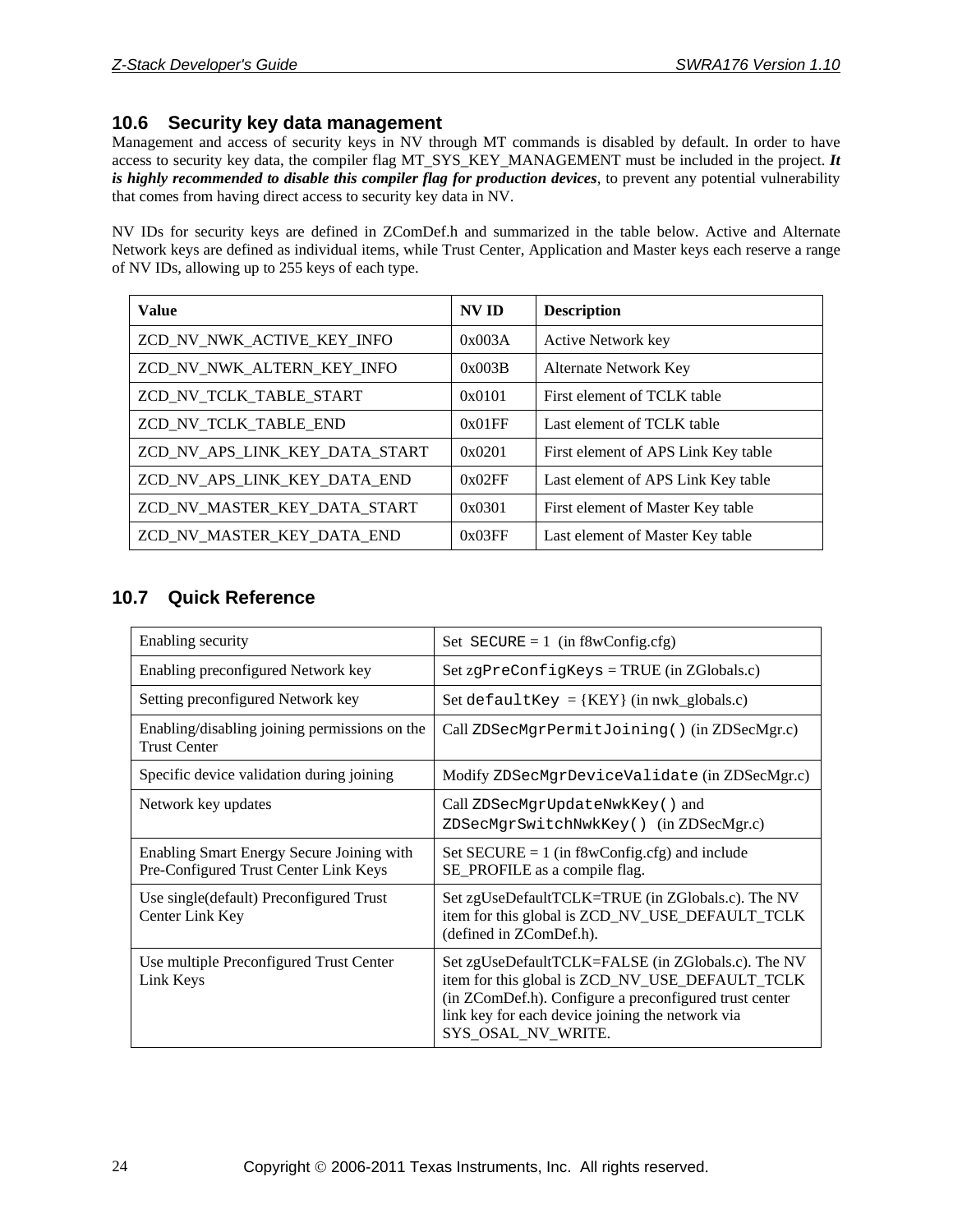# **11. Network Manager**

### <span id="page-28-1"></span><span id="page-28-0"></span>**11.1 Overview**

A single device can become the Network Manager. This device acts as the central mechanism for reception of network:

- Channel Interference reports and changing the channel of the network if interference is detected, and
- PAN ID Conflict reports and changing the PAN ID of the network if conflict is detected.

The default address of the Network Manager is the coordinator. However, this can be updated by sending a *Mgmt\_NWK\_Update\_req* command with a different short address for the Network Manager. The device that is the Network Manager sets the network manager bit in the server mask in the node descriptor and responds to *System\_Server\_Discovery\_req* commands.

The Network Manager implementation resides in ZDNwkMgr.c and ZDNwkMgr.h files.

### <span id="page-28-2"></span>**11.2 Channel Interference**

The Network Manager implements frequency agility measures in the face of interference. This section explains how, through the use of the *Mgmt\_NWK\_Update\_req* and *Mgmt\_NWK\_Update\_notify* commands, the channel of a network can be changed.

### <span id="page-28-3"></span>**11.2.1 Channel Interference Detection**

Each router or coordinator tracks transmit failures using the Transmit Failure field in the neighbor table and also keeping a NIB counter for Total Transmissions attempted. Once the total transmissions attempted is over ZDNWKMGR\_MIN\_TRANSMISSIONS (20), if the transmit failures exceeds ZDNWKMGR\_CI\_TX\_FAILURE (25) percent of the messages sent, the device may have detected interference on the channel in use.

The device then takes the following steps:

- 1. Conduct an energy scan on all channels. If this energy scan does not indicate higher energy on the current channel than other channels, no action is taken. The device should continue to operate as normal and the message counters are not reset.
- 2. If the energy scan does indicate increased energy on the channel in use, a *Mgmt\_NWK\_Update\_notify* should be sent to the Network Manager to indicate interference is present. This report is sent as an APS unicast with acknowledgement and once the acknowledgment is received the total transmit and transmit failure counters are reset to zero.
- 3. To avoid a device with communication problems from constantly sending reports to the Network Manager, the device does not send a *Mgmt\_NWK\_Update\_notify* more than 4 times per hour.

### <span id="page-28-4"></span>**11.2.2 Channel Interference Resolution**

Upon receipt of an unsolicited *Mgmt\_NWK\_Update\_notify*, the Network Manager applies different methods to best determine when a channel change is required and how to select the most appropriate channel.

The Network Manger does the following:

- 1. Upon receipt of the *Mgmt\_NWK\_Update\_notify*, the Network Manager determines if a channel change is required using the following criteria:
	- a. If any single device has more than ZDNWKMGR\_CC\_TX\_FAILURE (50) percent transmission failures a channel change should be considered.
	- b. The Network Manager compares the failure rate reported on the current channel against the stored failure rate from the last channel change. If the current failure rate is higher than the last failure rate then the channel change is considered.
	- 2. If the above data indicate a channel change should be considered, the Network Manager completes the following: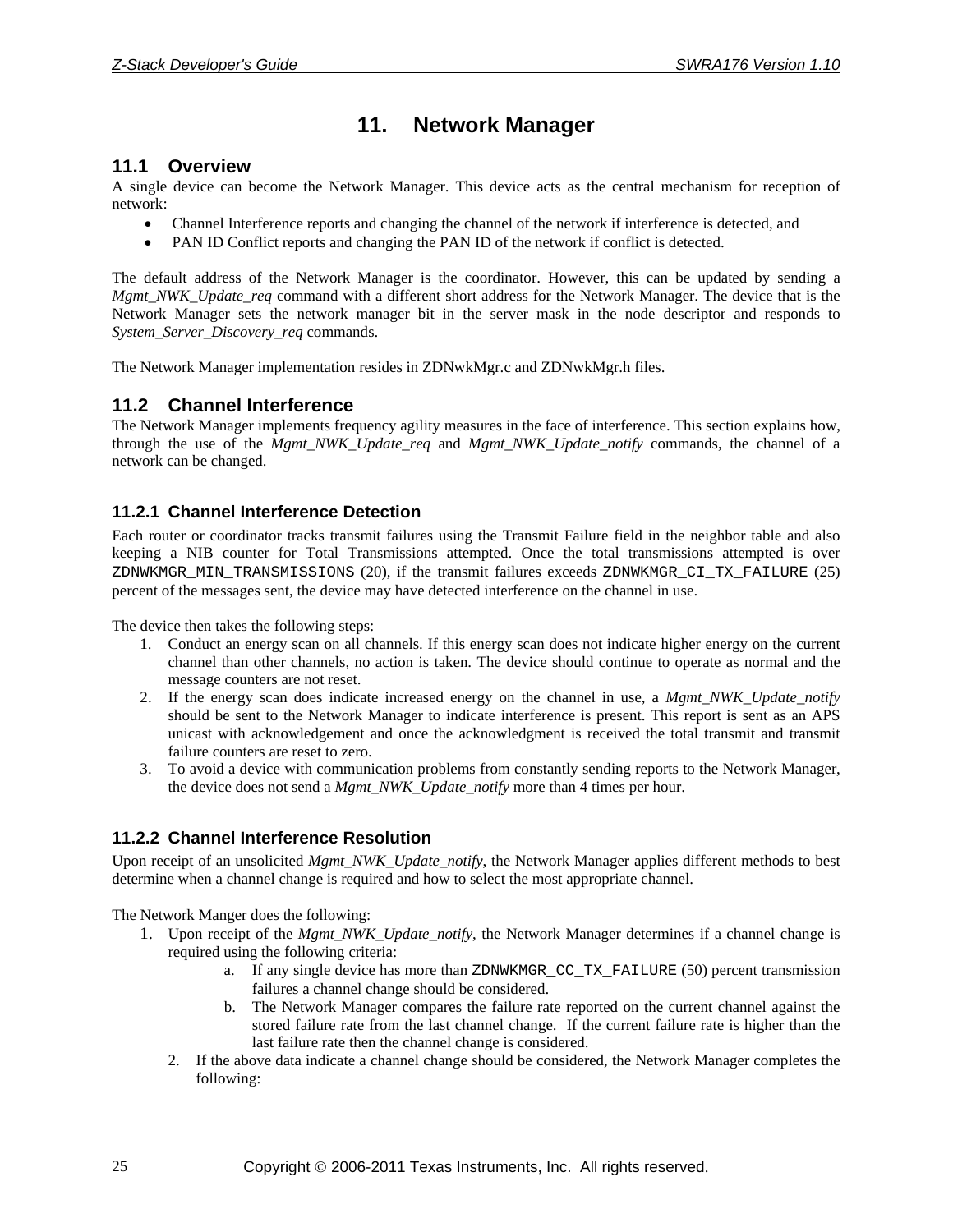- a. Select a single channel based on the *Mgmt\_NWK\_Update\_notify* based on the lowest energy. This is the proposed new channel. If this new channel does not have an energy level below an acceptable threshold ZDNWKMGR\_ACCEPTABLE\_ENERGY\_LEVEL, a channel change should not be done.
- 3. Prior to changing channels, the Network Manager stores the energy scan value as the last energy scan value and the failure rate from the existing channel as the last failure rate.
- 4. The Network Manager broadcasts (to all routers and coordinator) a *Mgmt\_NWK\_Update\_req* notifying devices of the new channel. It then increments the *nwkUpdateId* parameter in the NIB and beacon payload, and includes it in the *Mgmt\_NWK\_Update\_req*. The Network Manager sets a timer based on the value of ZDNWKMGR\_UPDATE\_REQUEST\_TIMER (i.e., *apsChannelTimer*) upon issue of a *Mgmt\_NWK\_Update\_req* that changes channels and will not issue another such command until this timer expires.
- 5. Upon issue of a *Mgmt\_NWK\_Update\_req* with a change of channels, the local Network Manager sets a timer equal to the *nwkNetworkBroadcastDeliveryTime* and switches channels upon expiration of this timer.

Upon receipt of a *Mgmt\_NWK\_Update\_req* with a change of channels from the Network Manager, a device sets a timer equal to the *nwkNetworkBroadcastDeliveryTime* and switches channels upon expiration of this timer. Each node stores the received *nwkUpdateId* in the NIB and beacon payload, and also resets the total transmit count and the transmit failure counters.

For devices with *RxOnWhenIdle* equals FALSE, any network channel change will not be received. On these devices or routers that have lost the network, an active scan is conducted on the *channelList* in the NIB (i.e., *apsChannelMask*) using the extended PANID (EPID) to find the network. If the extended PANID is found on different channels, the device selects the channel with the higher value in the *nwkUpdateId* parameter. If the extended PANID is not found using the *apsChannelMask* list, a scan is completed using all channels.

| Setting minimum transmissions attempted for Channel   | Set ZDNWKMGR MIN TRANSMISSIONS       |
|-------------------------------------------------------|--------------------------------------|
| Interference detection                                | (in ZDNwkMgr.h)                      |
| Setting minimum transmit failure rate for Channel     | Set ZDNWKMGR CI TX FAILURE           |
| Interference detection                                | (in ZDNwkMgr.h)                      |
| Setting minimum transmit failure rate for Channel     | Set ZDNWKMGR CC TX FAILURE           |
| Change                                                | (in ZDNwkMgr.h)                      |
| Setting acceptable energy level threshold for Channel | Set ZDNWKMGR ACCEPTABLE ENERGY LEVEL |
| Change                                                | (in ZDNwkMgr.h)                      |
| Setting APS channel timer for issuing Channel         | Set ZDNWKMGR UPDATE REQUEST TIMER    |
| Changes                                               | (in ZDNwkMgr.h)                      |

### <span id="page-29-0"></span>**11.2.3 Quick Reference**

# <span id="page-29-1"></span>**11.3 PAN ID Conflict**

Since the 16-bit PANID is not a unique number there is a possibility of a PAN ID conflict in the local neighborhood. The Network Manager implements PAN ID conflict resolution. This section explains how, through the use of the Network Report and Update commands, the PAN ID of a network can be updated.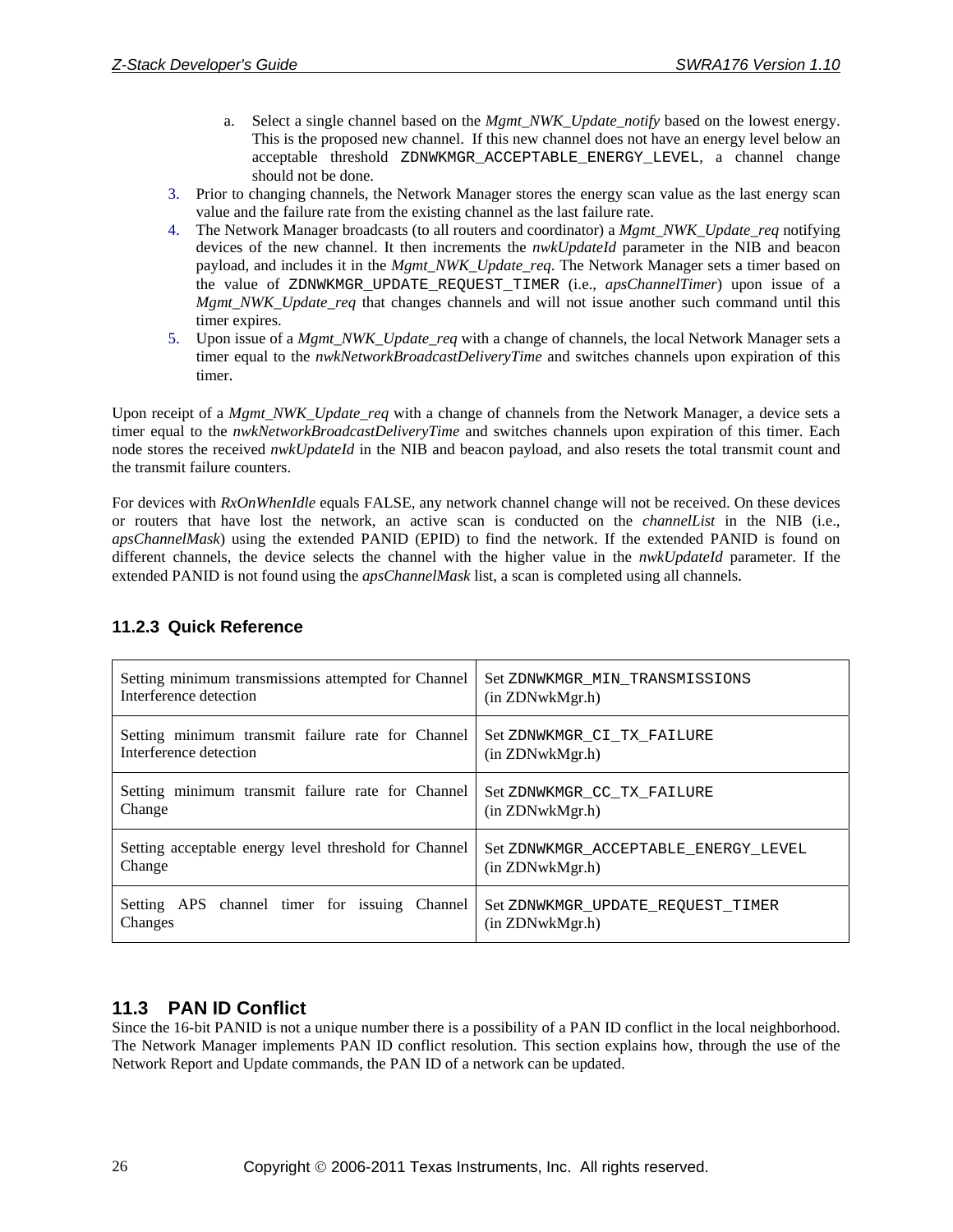### <span id="page-30-0"></span>**11.3.1 PAN ID Conflict Detection**

Any device that is operational on a network and receives a beacon in which the PAN ID of the beacon matches its own PAN ID but the EPID value contained in the beacon payload is either not present or not equal to *nwkExtendedPANID*, is considered to have detected a PAN ID conflict.

A node that has detected a PAN ID conflict sends a Network Report command of type PAN ID conflict to the designated Network Manager identified by the *nwkManagerAddr* in the NIB. The Report Information field will contain a list of all the 16-bit PAN identifiers that are being used in the local neighborhood. The list is constructed from the results of an ACTIVE scan.

### <span id="page-30-1"></span>**11.3.2 PAN ID Conflict Resolution**

On receipt of the Network Report command, the Network Manager selects a new 16-bit PAN ID for the network. The new PAN ID is chosen at random, but a check is performed to ensure that the chosen PAN ID is not contained within the Report Information field of the network report command.

Once a new PAN ID has been selected, the Network Manager first increments the NIB attribute *nwkUpdateID* and then constructs a Network Update command of type PAN identifier update. The Update Information field is set to the value of the new PAN ID. After it sends out this command, the Network Manager starts a timer with a value equal to *nwkNetworkBroadcastDeliveryTime* seconds. When the timer expires, it changes its current PAN ID to the newly selected one.

On receipt of a Network Update command of type PAN ID update from the Network Manager, a device (in the same network) starts a timer with a value equal to *nwkNetworkBroadcastDeliveryTime* seconds. When the timer expires, the device changes its current PAN ID to the value contained within the Update Information field. It also stores the new received *nwkUpdateID* in the NIB and beacon payload.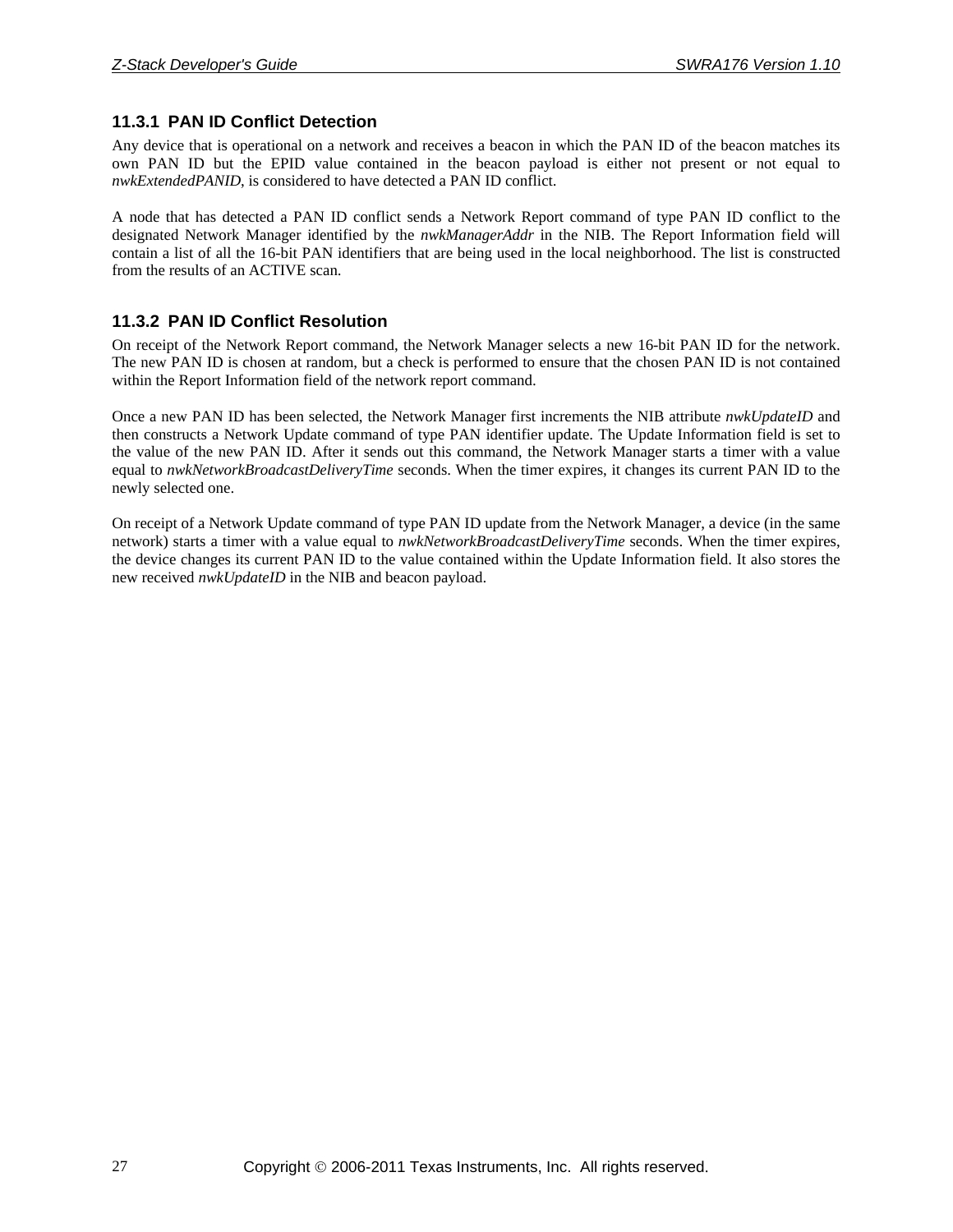# **12. Inter-PAN Transmission**

### <span id="page-31-1"></span><span id="page-31-0"></span>**12.1 Overview**

Inter-PAN transmission enables ZigBee devices to perform limited, insecure, and possibly anonymous exchange of information with devices in their local neighborhood without having to form or join the same ZigBee network.

The Inter-PAN feature is implemented by the Stub APS layer, which can be included in a project by defining the *INTER\_PAN* compile option and including *stub\_aps.c* and *stub\_aps.h* files in the project.

### <span id="page-31-2"></span>**12.2 Data Exchange**

Inter-PAN data exchanges are handled by the Stub APS layer, which is accessible through INTERP-SAP, parallel to the normal APSDE-SAP:

- The *INTERP\_DataReq()* and *APSDE\_DataReq()* are invoked from *AF\_DataRequest()* to send Inter-PAN and Intra-PAN messages respectively.
- The *INTERP\_DataIndication()* invokes *APSDE\_DataIndication()* to indicates the transfer of Inter-PAN data to the local application layer entity. The application then receives Inter-PAN data as a normal incoming data message (APS\_INCOMING\_MSG) from the APS sub-layer with the source address belonging to an external PAN (verifiable by *StubAPS\_InterPan()* API) .
- The *INTERP\_DataConfirm()* invokes *afDataConfirm()* to send an Inter-PAN data confirm back to the application. The application receives a normal data confirm (AF\_DATA\_CONFIRM\_CMD) from the AF sub-layer.

The Stub APS layer also provides interfaces to switch channel for Inter-PAN communication and check for Inter-PAN messages. Please refer to the Z-Stack API document for detailed description of the Inter-PAN APIs.

The *StubAPS\_InterPan()* API is used to check for Inter-PAN messages. A message is considered as an Inter-PAN message if it meets one the following criteria:

- The current communication channel is different that the device's NIB channel, or
- The current communication channel is the same as the device's NIB channel *but* the message is destined for a PAN different than the device's NIB PAN ID, or
- The current communication channel is the same as the device's NIB channel *and* the message is destined for the same PAN as device's NIB PAN ID *but* the destination application endpoint is an Inter-PAN endpoint (0xFE). This case is true for an Inter-PAN response message that's being sent back to a requestor.

A typical usage scenario for Inter-PAN communication is as follows. The initiator device:-

- Calls *StubAPS\_AppRegister()* API to register itself with the Stub APS layer
- Calls *StubAPS\_SetInterPanChannel()* API to switch its communication channel to the channel in use by the remote device
- Specifies the destination PAN ID and address for the Inter-PAN message about to be transmitted
- Calls *AF\_DataRequest()* API to send the message to the remote device through Inter-PAN channel
- Receives back (if required) a message from the remote device that implements the Stub APS layer and is able to respond
- Calls *StubAPS\_SetIntraPanChannel()* API to switch its communication channel back to its original channel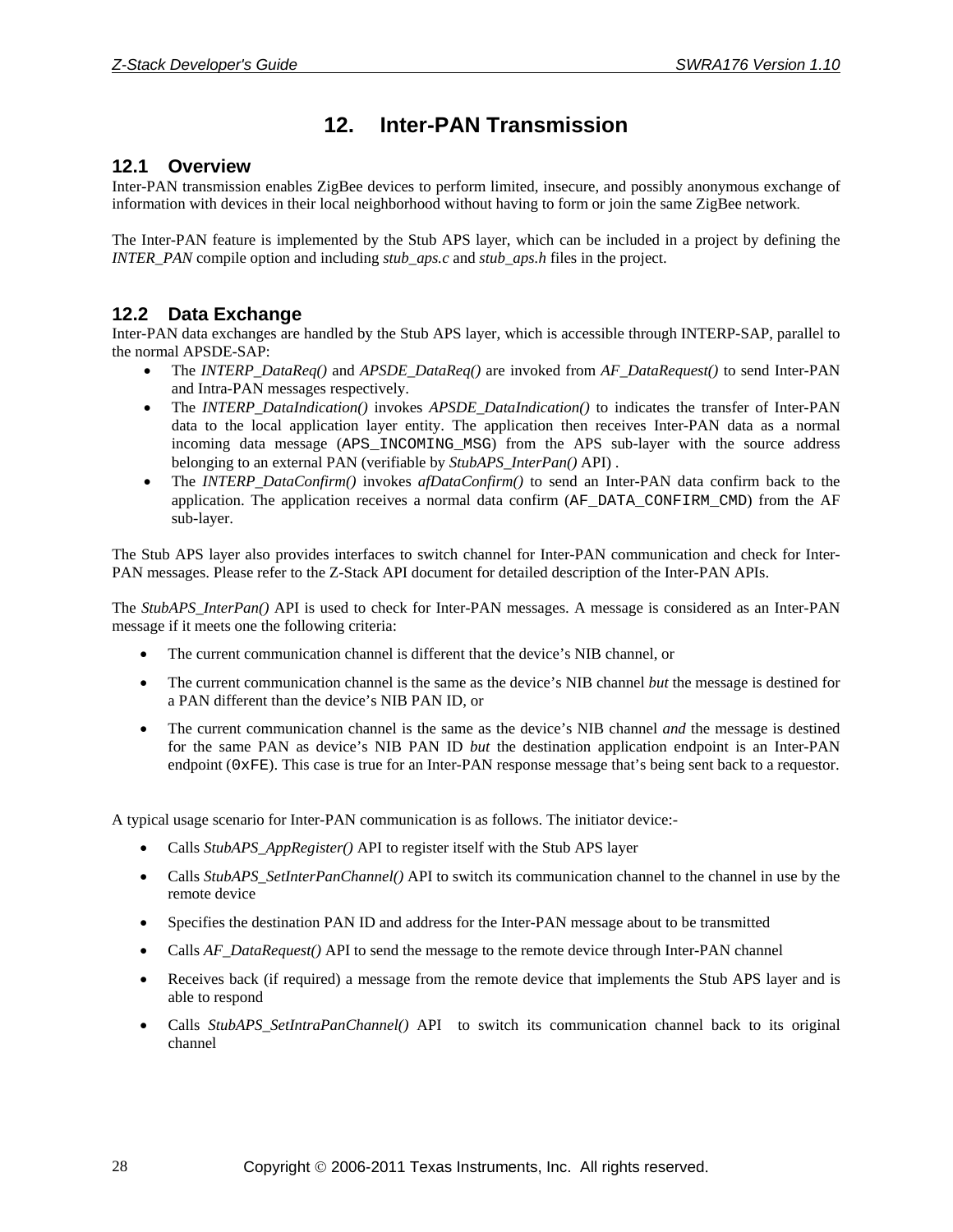# <span id="page-32-0"></span>**12.2.1 Quick Reference**

| Setup application as InterPAN application                         | Call StubAPS_RegisterApp( app_endpoint )                                                                                                             |
|-------------------------------------------------------------------|------------------------------------------------------------------------------------------------------------------------------------------------------|
| Set InterPAN channel.                                             | Call StubAPS SetInterPanChannel (channel)                                                                                                            |
| Send InterPAN Message.                                            | Call AF_DataRequest() with:<br>dstPanID different from NIB.nwkPanId<br>$\bullet$<br>$dst$ address endpoint $==$<br>$\bullet$<br>STUBAPS INTER PAN EP |
| Receive an InterPAN message                                       | Receive an OSAL AF_INCOMING_MSG_CMD<br>message with an incoming $DstEndPoint =$<br>STUBAPS INTER PAN EP                                              |
| End the InterPAN session by putting back the IntraPAN<br>channel. | Call StubAPS SetIntraPanChannel()                                                                                                                    |